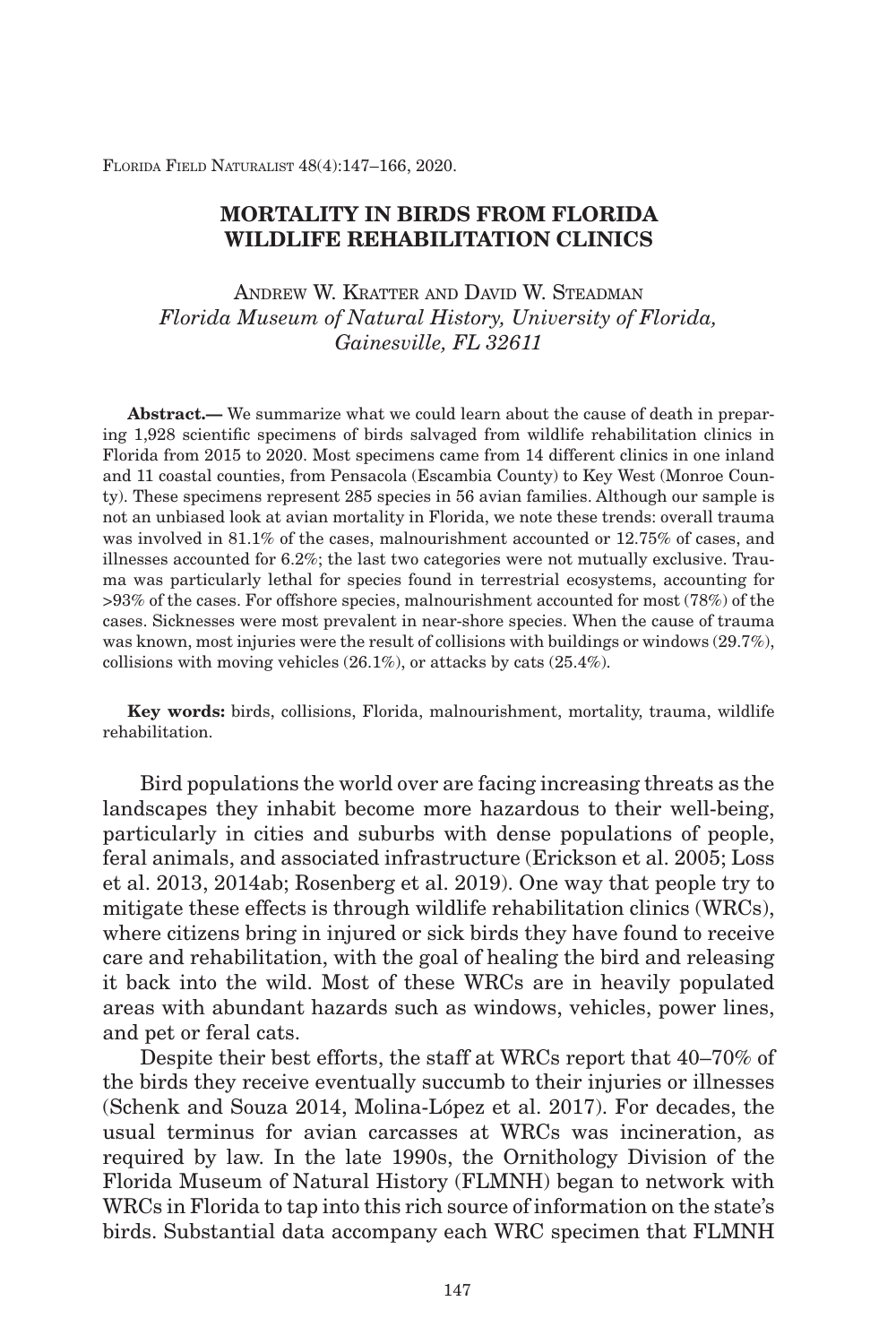has retrieved and prepared, thereby supplementing the ever-growing body of observational data on Florida birdlife. By preparing data-rich museum specimens from the birds that die at WRCs, the FLMNH has generated scientific information on the state's birds and added value to the services already provided by the WRCs. Subsequent to reporting data on >550 WRC specimens (Kratter et al. 2002), we summarize what we have learned about avian mortality in Florida by preparing nearly 2,000 specimens salvaged from WRCs from 2015–2020.

### **METHODS**

Staff at FLMNH makes several trips per year to pick up specimens that have accumulated in the WCR freezers. Usually within a year, we prepare the specimens as round skins, skeletons, spread wings, or combinations thereof. We also save two tissue samples for cryo-storage, each sample typically consisting of breast muscle, heart, and liver, to be used in molecular research. We retain one tissue sample at FLMNH and deposit the other at the Louisiana State University Museum of Natural Science.

We provide the WRCs with FLMNH data slips that are to accompany each specimen when it is placed in a freezer after death. The data slips have fields for recording the date, locality, collector, and observations by the collector or WRC staff on the cause of injury or illness. The FLMNH data slips often are not filled out completely, and many do not include information about the cause of injury.

We derived data about the cause of mortality from some combination of three sources. First, as already mentioned, the original finder (collector) of the injured or sick bird may note information such as "struck by car," or "flew into window," or "caught by cat," or "could not stand up." Second, while examining the bird, the WRC staff evaluates the presence and extent of injuries or illness, noting more specific conditions such as "fractured left wing" or "fractured right leg." These data are kept in the patient's charts and entered into the WRC's computer database or a ledger. If the bird survives, the charts become increasingly filled with data on weight, health conditions, and prognoses. If the bird dies, WRC staff place the carcass in a plastic bag for freezer storage, and usually place a filled out FLMNH data slip in the bag with the bird.

The third source of mortality information is from FLMNH preparators during their dissections, which includes internal and external examinations that evaluate molt, feather wear, reproductive organs, fat levels, age, skull ossification, and any injuries or macroscopic signs of disease. We realize that it is difficult to assess disease in specimens that have been frozen for months or years, so our detection of disease likely underestimates the true extent of avian diseases in Florida's wild birds. Preparators write these data in specimen catalogs and later transcribe data into the curatorial software Specify (Specify Collections Consortium, Lawrence, KS, USA), the software used at FLMNH for its specimen database. Often, the preparators note internal injuries or pathologies that were not detectable in the whole specimen, especially evidence of head trauma, additional broken bones, emaciation, or infection.

Because threats vary widely depending on habitat characteristics (e.g., windows are not a threat for marine taxa), we classified the species by general ecosystem preference as follows: offshore marine (Procellariiformes, Alcidae, *Fregata, Phaethon, Stercorarius, Sula, Rissa, Phalaropus, Anous, Onychoprion, Sterna paradisaea*); nearshore marine (*Aythya, Bucephala, Somateria, Melanitta, Mergus, Gavia, Podiceps, Phalacrocorax, Morus, Thalasseus, Leucophaeus, Sternula, Rhynchops, Sterna dougallii, S. hirundo, Larus marinus, L. fuscus*), other waterbirds (other Anatidae, *Podilymbus, Anhinga*, Ardeidae, other Charadriiformes, Gruiformes), and terrestrial (all other species).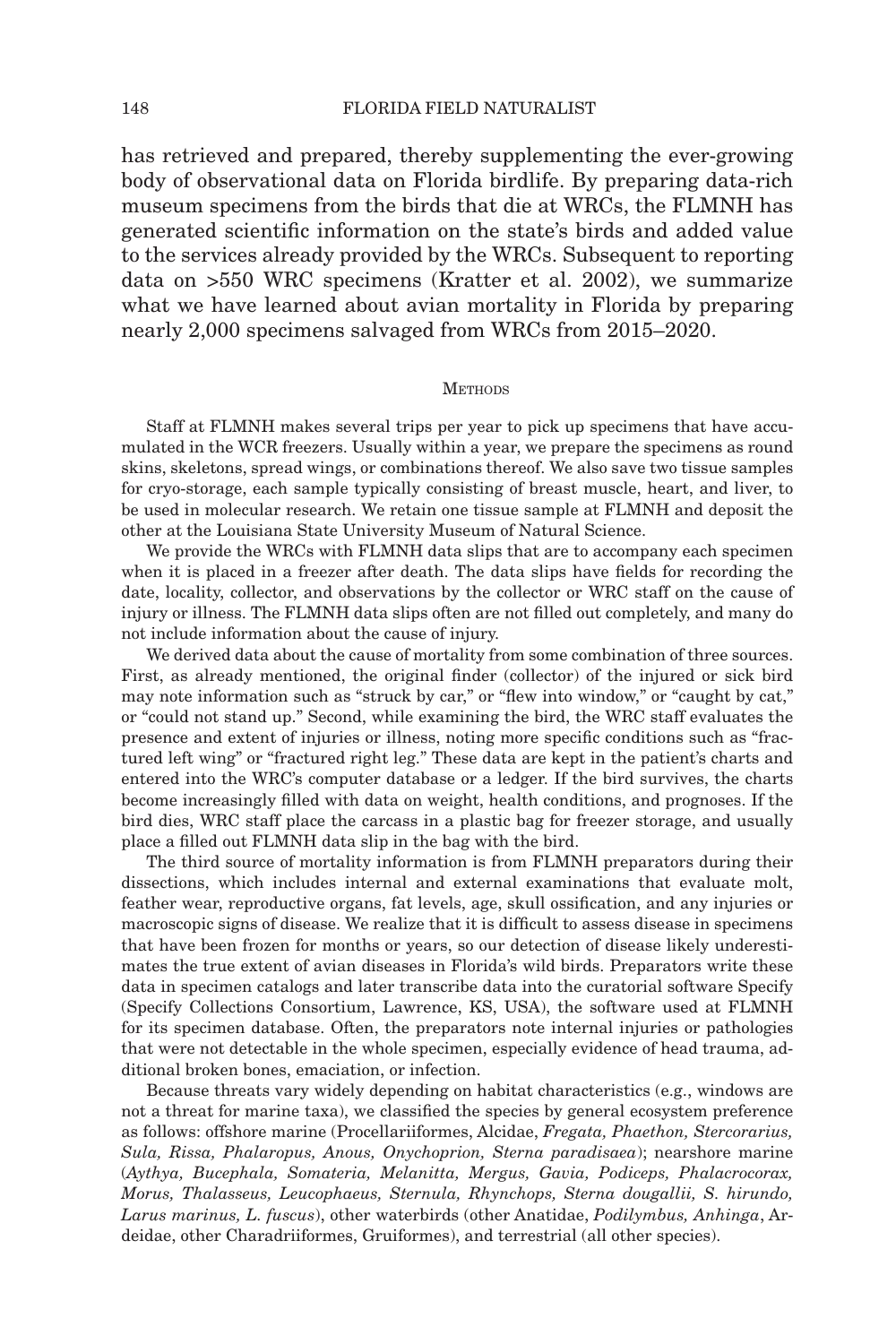The specimen-based data in this paper do not represent all of the birds that died at the WRCs during the study period. A number of very common species are underrepresented simply because we do not have the staff time, freezer space, or volume of specimen cabinets to prepare and store them. Our necessary system of triage eliminated many if not most individuals of some species (Appendix 1). For the Sandhill Crane (*Grus canadensis*), Double-crested Cormorant (*Phalacrocorax auratus*), Brown Pelican (*Pelecanus occidentalis*), Black Vulture (*Coragyps atratus*), Turkey Vulture (*Cathartes aura*), and Barred Owl (*Strix varia*), all of which do succumb with some regularity at WRCs, we prepared no specimens at all during the study period. Certain other common species, which tend to be on the small side of medium-sized birds, are relatively easy for beginners to prepare. Because training students in avian anatomy is a major part of our mission at FLMNH, these species may be overrepresented in the sample relative to other common species (Appendix 1). In other words, a larger percentage of individuals of these species were prepared as specimens than of other common species. Two other species were overrepresented by specimens because of research interests, namely Cory's Shearwater (*Calonectris diomedea*; project on wing molt underway by AWK) and Eastern Bluebird (*Sialia sialis*; Steadman and Franklin 2017). Also overrepresented were species that are rare in Florida or in our collections, and thus represent higher-priority specimens.

### **RESULTS**

**Geographic and taxonomic coverage.—**From January 2015 through March 2020, the Ornithology Division of the FLMNH catalogued and prepared 1,928 specimens from WRCs in Florida. We received five or more birds from 14 different clinics (Table 1), which spanned the geographical extent of Florida, from Pensacola to Key West. We received 928 specimens from South Florida (Lee, Collier, Palm Beach, Broward, Miami-Dade, and Monroe counties), whereas 481 specimens were from Central Florida (Volusia, Brevard, and Pinellas counties), and 519 specimens were from North Florida (Escambia, Santa Rosa, and Alachua counties).

The WRC specimens represent 284 species of 56 avian families (Appendix 1). Within this highly diverse sample, 15 species had 20 or more specimens, and 63 others had from 10 to 19 specimens. Because of our triage system (see Methods), these numbers do not reflect the actual numbers of deceased birds that we receive, which in themselves also do not represent the full range of avian mortality at the WRCs.

Of the 284 species and 1,928 total specimens, 165 were terrestrial species (1,269 total specimens), 22 were nearshore species (129 total specimens), 28 were offshore species (173 total specimens), and 69 were other waterbird species (357 total specimens; Fig. 1).

**Reason for admittance.—**For 1,923 of the specimens, reasons for admittance to WRCs were categorized as injuries (e.g., entrapment in human dwellings, swimming pools, fishing gear), presumed illness or pathologies, or malnourishment; for the other five specimens, one was confiscated from illegal captivity, and four were chicks out of the nest. Injured specimens made up the majority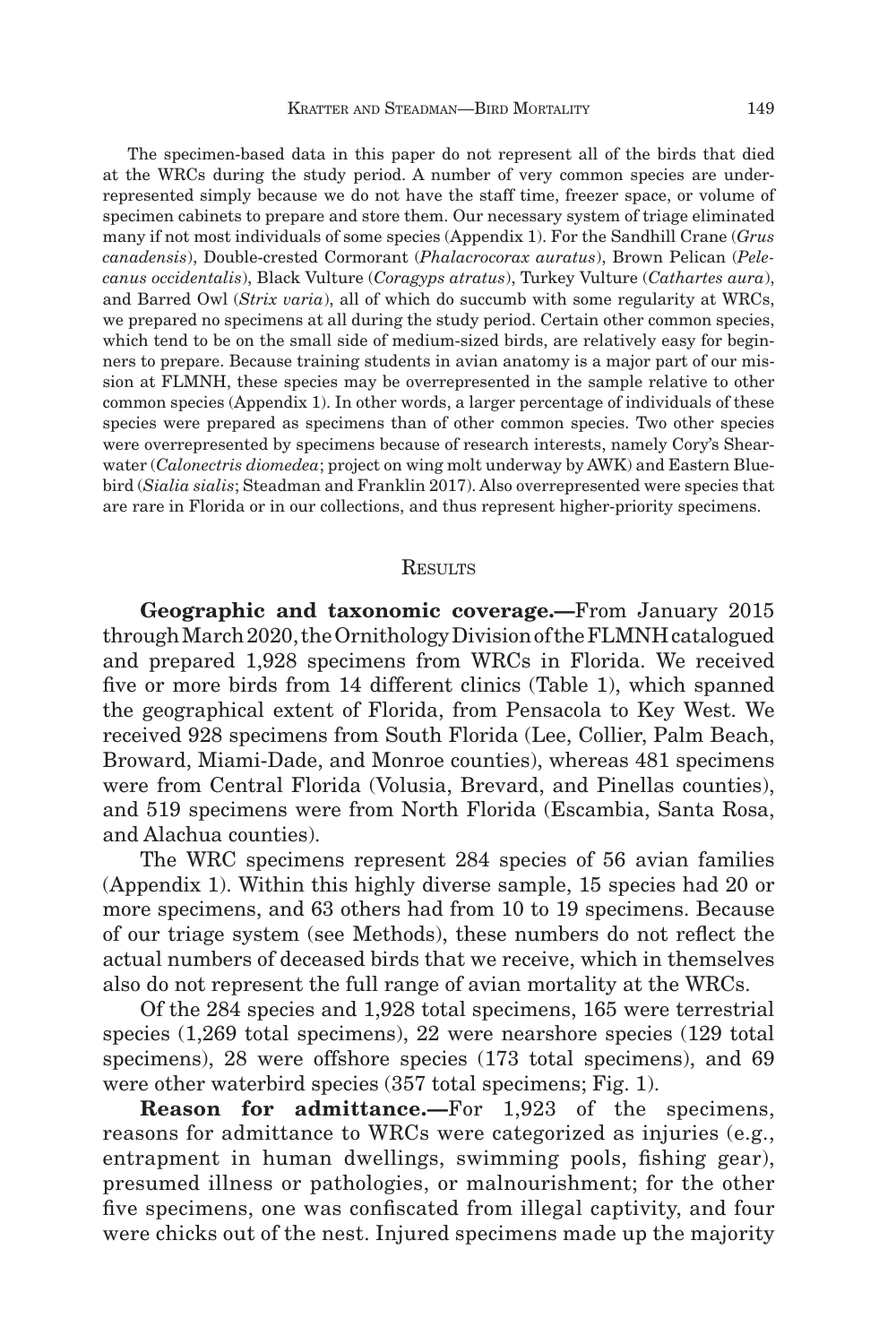| Clinic                                                      | Location                                        | Number of specimens |
|-------------------------------------------------------------|-------------------------------------------------|---------------------|
| of Northwest Florida<br>Wildlife Sanctuary<br>North Florida | Pensacola (Escambia, Santa Rosa counties)       | 484                 |
| Florida Wildlife Care                                       | Gainesville (Alachua County)                    | $\frac{8}{10}$      |
| University of Florida School of Veterinary Medicine         | Gainesville (Alachua County)                    |                     |
| Central Florida                                             |                                                 |                     |
| Marine Science Center                                       | Ponce Inlet (Volusia County)                    | 146                 |
| Florida Wildlife Hospital                                   | Melbourne (Brevard County)                      | 258                 |
| Suncoast Seabird Sanctuary                                  | Indian Shores (Pinellas County)                 | 76                  |
| Others                                                      |                                                 |                     |
| South Florida                                               |                                                 |                     |
| Care and Rehabilitation of Wildlife                         | Sanibel, Ft. Myers (Lee County)                 |                     |
| Conservancy of Southwest Florida                            | Naples (Collier County)                         | 219                 |
| Cynthia Rohkamm                                             | Lighthouse Point (Palm Beach, Broward counties) |                     |
| South Florida Wildlife Center                               | Ft. Lauderdale (Broward County)                 | 286                 |
| Pelican Harbor Seabird Station                              | North Miami Beach (Miami-Dade County)           | 94                  |
| Florida Keys Wild Bird Center                               | Tavernier (Monroe County)                       | $\frac{48}{5}$      |
| Marathon Wild Bird Center                                   | Marathon (Monroe County)                        | 81                  |
| Center<br>Key West Wild Bird                                | Key West (Monroe County)                        | $\overline{20}$     |
| Others                                                      |                                                 | అ                   |
| Total                                                       |                                                 | 1,928               |
|                                                             |                                                 |                     |

Table 1. Sources of bird specimens salvaged at wildlife rehabilitation clinics in Florida, USA, 2015-2020. **Florida, USA, 2015–2020. Sources of bird specimens salvaged at wildlife rehabilitation clinics in Table 1.** 

# 150 Florida Field Naturalist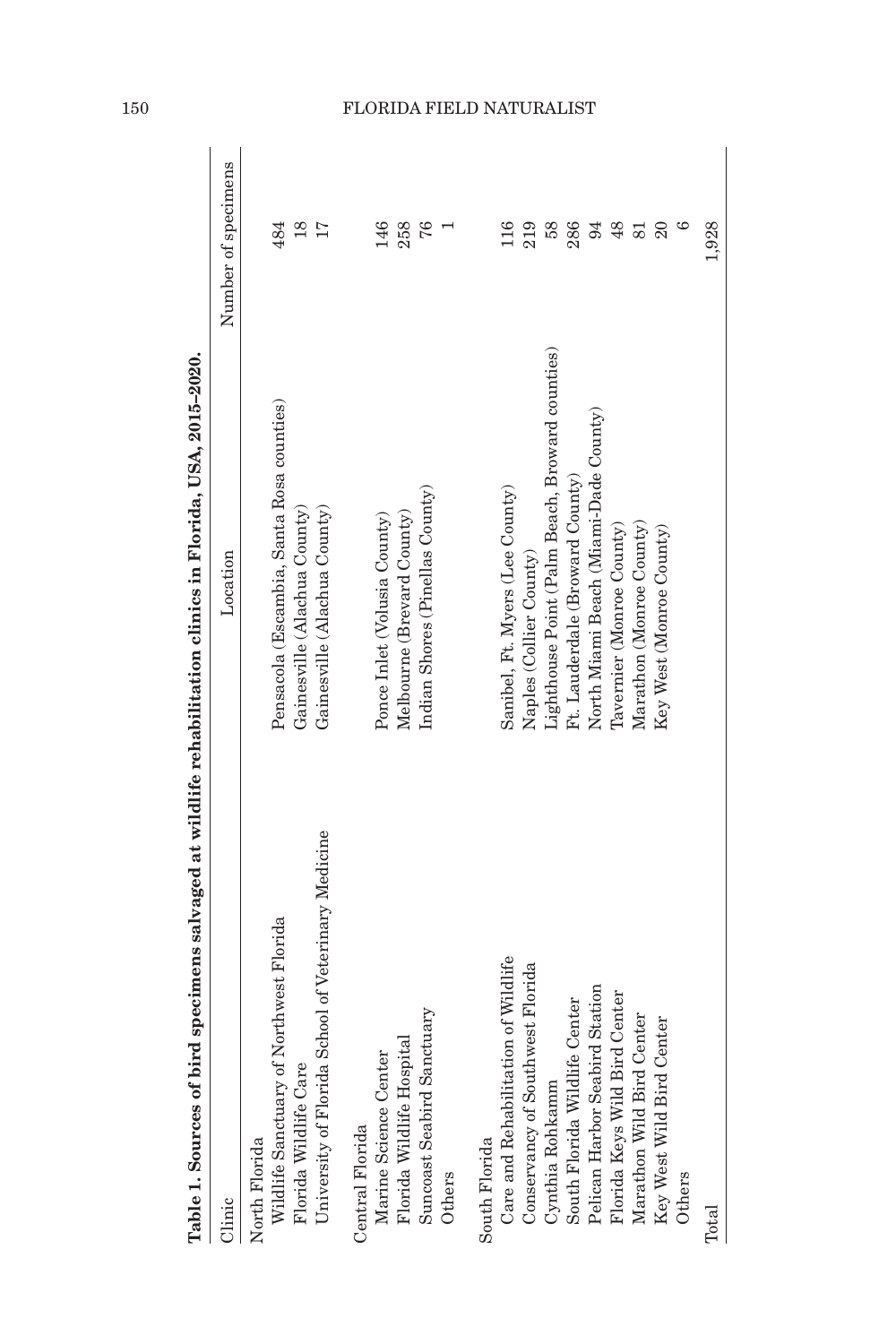

**Figure 1. Reason for admittance of birds salvaged at wildlife rehabilitation clinics in Florida, USA, 2015–2020, based on guild.**

(1,560 or 81.1%), malnourished specimens accounted for 244 cases (12.7%), and illness accounted for only 119 cases (6.2%). Evidence of trauma was much higher for terrestrial species (93%) than for bird species associated with water (offshore marine 21%, nearshore marine 47.4%, other waterbirds 78.1%; Fig. 1). Illness was most pronounced in near-shore species (21.4%). Malnourishment was much higher in offshore species (76.7%) and especially rare in terrestrial species (3.1 %)

**Agent of injury or illness.—**The agent of injury was reported by the original finders for some of the birds and written on the FLMNH data slips by WRC staff, who sometimes added their own observations. Illnesses were reported by veterinarians or veterinary technicians at WRCs. Of the 1,928 specimens, the agent of injury or sickness was determined in 621 (36.0%; Table 2). Four agents each made up >15% of the cases (Table 2): beached seabirds (21.7%), collisions with buildings or windows (20.0%), collisions with moving vehicles (17.6%), and attacks by cats (17.1%). No other agent accounted for more than 5%. Of the 621 mortalities with assigned causes, 67.5% resulted from injuries due to interactions with the human landscape (e.g., windows, buildings, vehicles, pets). For the 418 cases restricted to injuries resulting from interactions with the human landscape, three agents were the cause of most injuries: collisions with buildings or windows (29.7%), collisions with moving vehicles (26.1%), and attacks by cats (25.4%).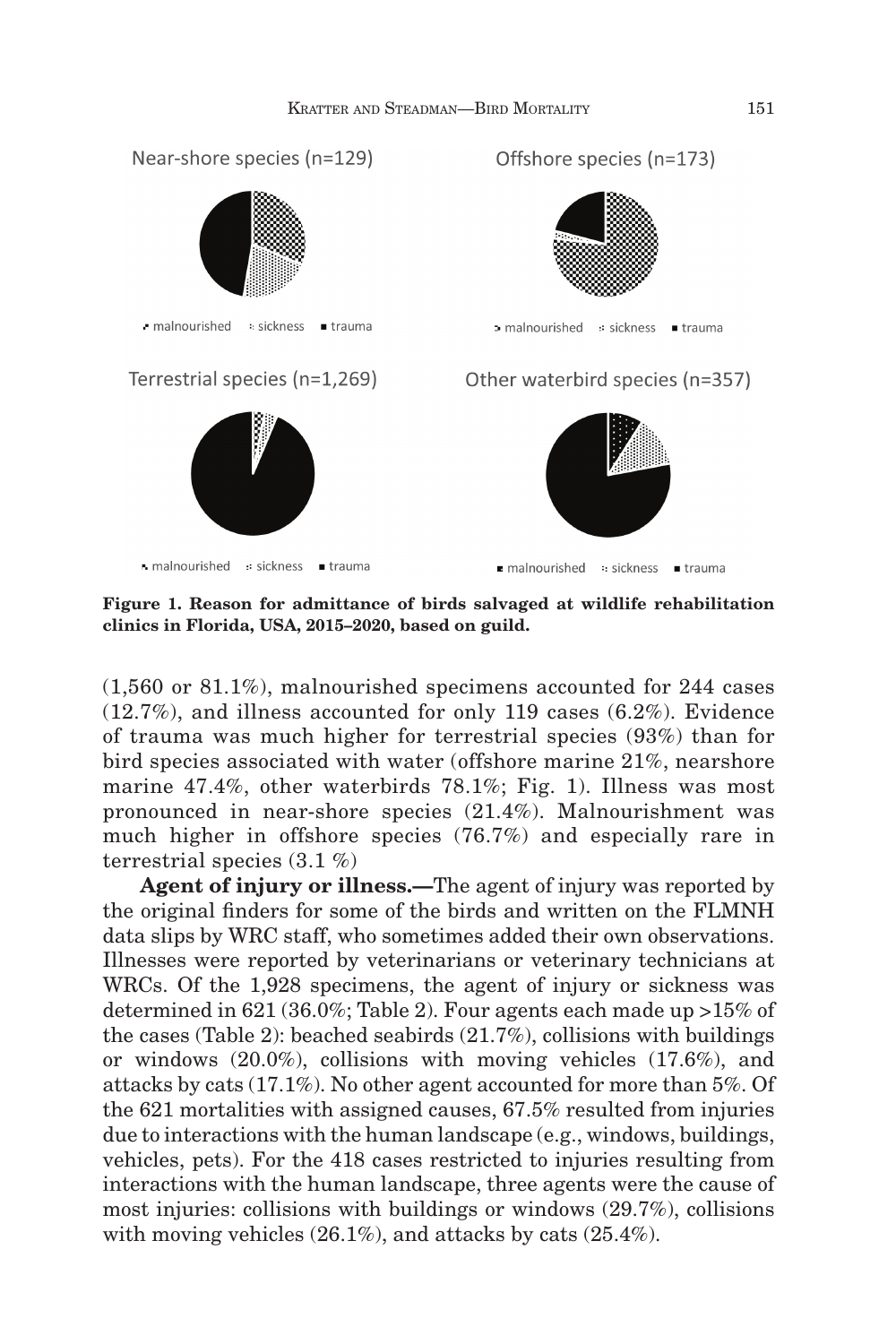| Agent of injury or sickness | $\mathbf n$ | $\%$    |
|-----------------------------|-------------|---------|
| Beached                     | 135         | 21.7    |
| Hit window or building      | 124         | 20.0    |
| Car or other vehicle        | 109         | 17.6    |
| Cat                         | 106         | 17.1    |
| Flew into something         | 27          | 4.3     |
| Shot                        | 19          | 3.1     |
| Fungal or tumor             | 18          | 2.9     |
| Red tide                    | 16          | 2.6     |
| <b>Botulsim</b>             | 15          | 2.4     |
| Fishing gear                | 13          | 2.1     |
| $\log$                      | 11          | 1.8     |
| Other predator              | 9           | 1.4     |
| Hurricane or tropical storm | 9           | 1.4     |
| Electrocuted                | 5           | 0.8     |
| Bubblegum                   | 1           | 0.2     |
| Golf ball                   | 1           | 0.2     |
| Glue trap                   | 1           | 0.2     |
| Funnel trap                 | 1           | 0.2     |
| Motor oil                   | 1           | $0.2\,$ |
| Total                       | 621         |         |

**Table 2. Agents of injury or illness for bird specimens salvaged at wildlife rehabilitation clinics in Florida, USA, 2015–2020.**

**Types of injuries.—**For the 1,536 cases with injury, 863 (56.2%) did not specify the injury. For the 673 cases where the type of injury was specified (Table 3), 767 specific injuries were recorded (some individuals had multiple injuries). Of these, 304 (40.0%) were wing injuries (dislocations or fractures of the shoulder, humerus, ulna, radius, carpometacarpus), 197 (25.7%) were head injuries (head trauma, injuries or fractures of skulls, eyes, or bills), 126 (16.4%) were leg or feet injuries (dislocations or fractures femur, tibiotarsus, tarsometatarsus, toes), and 140 (18.3%) were injuries to the torso (dislocations or fractures of coracoid, furcula, neck, trauma to internal organs, and various paralyses).

**Types of illness.—**Florida birds regularly undergo mortality events associated with algal blooms (red tides), and other diseases occur with frequency. For 69 cases, the illness was not specified. Of those specified (Table 4), aspergillosis fungal infections (18 cases), botulism (15 cases), and illness resulting from red tide events (16 cases) were listed.

### **DISCUSSION**

For Florida birds, co-occurring with humans is dangerous and often lethal. Wildlife rehabilitation clinics offer some hope for birds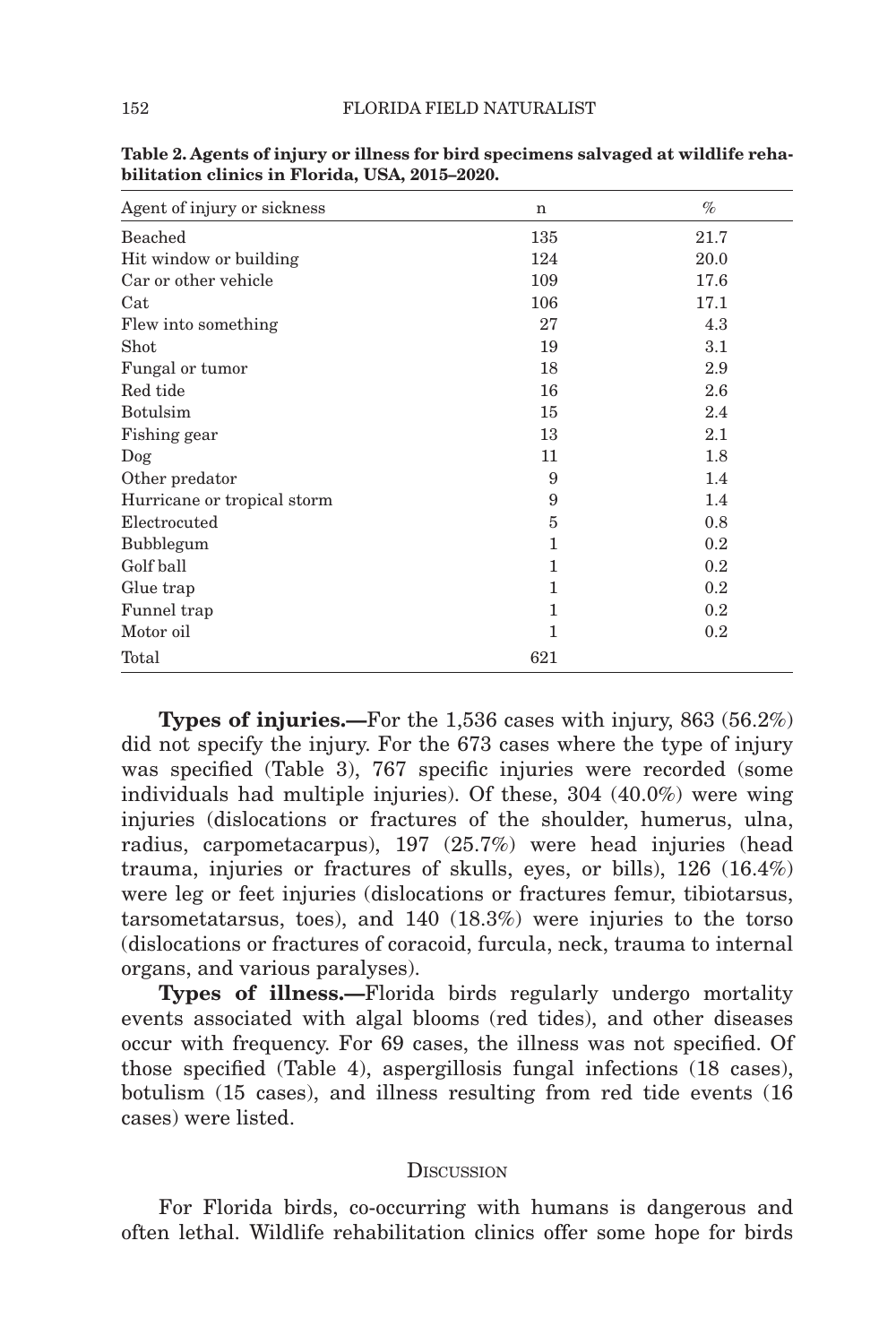| Type of injury          | n     | $\%$ |
|-------------------------|-------|------|
| Not diagnosed           | 485   | 48.7 |
| Head trauma             | 156   | 15.7 |
| Wing                    | 108   | 10.8 |
| Ulna                    | 25    | 2.5  |
| Humerus                 | 67    | 6.7  |
| Carpal                  | 15    | 1.5  |
| Leg                     | 47    | 4.7  |
| Tibiotarsus             | 45    | 4.5  |
| Tarsometatarsus         | 7     | 0.7  |
| Spinal, paralysis, neck | 45    | 4.5  |
| Total                   | 1,000 |      |

**Table 3. Types of injuries recorded for bird specimens salvaged at wildlife rehabilitation clinics in Florida, USA, 2015–2020.**

that have become injured or sick. Among the birds that are admitted to WRCs, injuries from perils placed by humans in their environment (e.g., windows, vehicles, feral cats) are responsible for a majority of the cases, especially for non-marine species. Our results especially illustrate the grave effects for non-marine bird populations that result from collisions with windows and vehicles, and predation from freeranging cats. These three phenomena have drastic effects on many bird populations in the United States, where mortality is estimated at 80–340 million birds/year from collisions with vehicles (Loss et al. 2014b), between 100 million and 1 billion birds/year from collisions with windows and buildings (Loss et al. 2014a), and 1.3–5 billion birds/ year from predation by cats (Loss et al. 2013).

Rates of mortality for marine bird species are more difficult to determine. In our sample, marine species almost always were found alive on the beach but too weak to fly. These birds were emaciated, with

| Illness                     | n   | $\%$ |
|-----------------------------|-----|------|
| Red tide                    | 16  | 6.0  |
| <b>Botulism</b>             | 15  | 5.6  |
| Fungal or tumor             | 18  | 6.8  |
| Not given                   | 24  | 9.0  |
| Sick or injured             | 35  | 13.2 |
| Beached                     | 135 | 50.8 |
| Beached and injured         | 14  | 5.3  |
| Hurricane or tropical storm | 9   | 3.4  |
| Total                       | 266 |      |

**Table 4. Types of illnesses and other non-trauma related causes recorded for bird specimens salvaged at wildlife rehabilitation clinics in Florida, USA, 2015–2020.**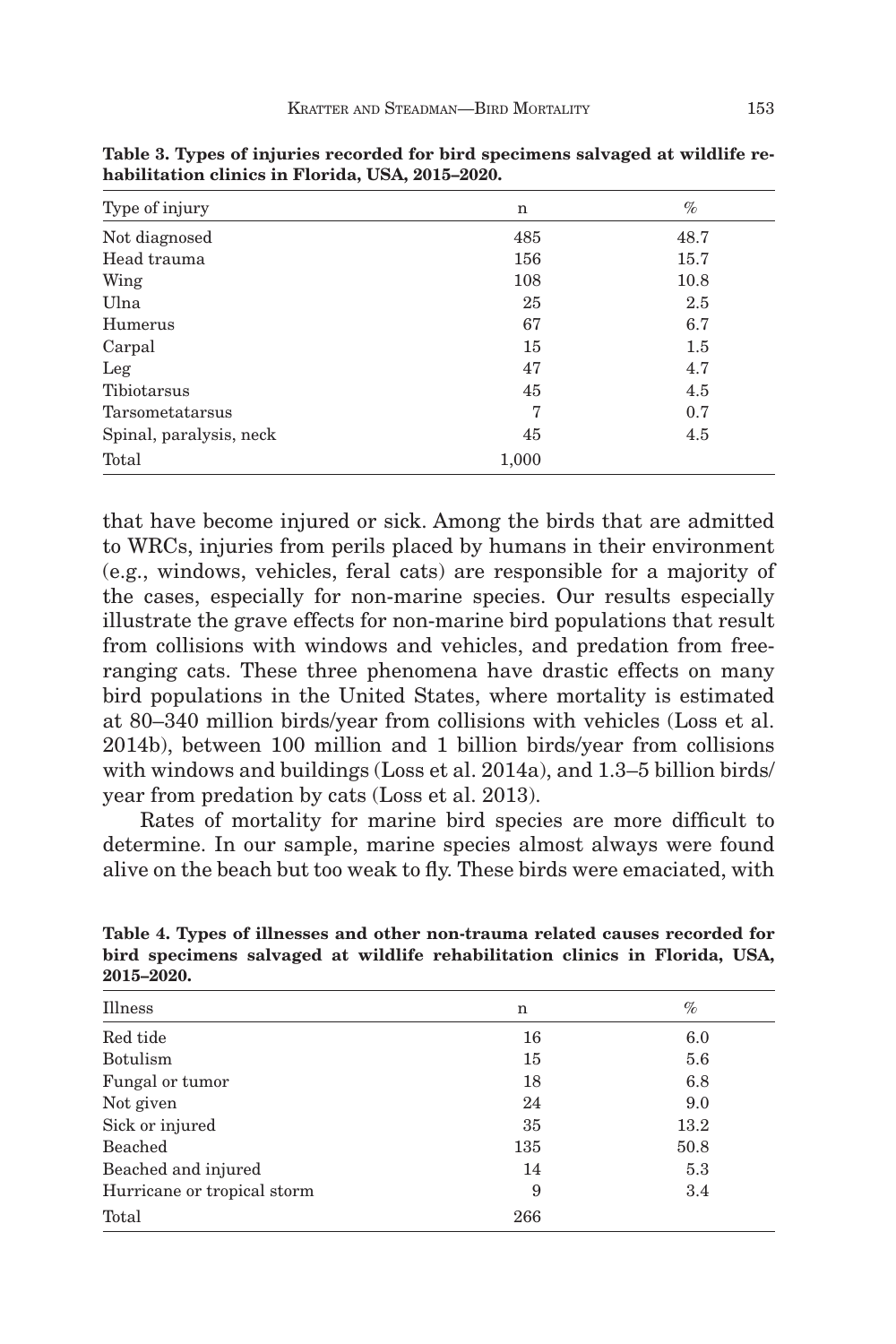reduced flight muscles and organ distress. About 9% of these also had traumatic injuries, though some of these injuries may have occurred subsequent to becoming weak. Major factors affecting marine bird populations off Florida are sea surface temperature anomalies and tropical weather. When sea surface temperatures spike, fish populations often plummet, and the bird populations dependent on this resource become malnourished (e.g., Piatt et al. 2020). If they cannot find better conditions, these birds become too weak to fly and many wash up on beaches and are taken to WRCs. Tropical storms and hurricanes have great potential to harm bird populations (e.g., Huang et al. 2017). Winds may blow seabirds landward, and some species may travel hundreds of kilometers inland (e.g., Marantz and Kratter 1998). Severe storms may also disrupt ecosystem functioning and have lasting effects on fish prey bases of marine birds. In October 2013, Hurricane Sandy was thought to have severely disrupted fish populations in the northeastern United States. In the subsequent winter of 2013-2014, thousands of Razorbills (*Alca torda*) flew hundreds to thousands of kilometers south of their usual wintering areas and underwent incredible mortality (Diamond et al. 2020).

At a WRC in eastern Tennessee (Schenk and Souza 2014), a higher percentage of fatal injuries to birds was sustained from cats (48.3% vs.  $25.4\%$  in our study) and dogs  $(14.3\% \text{ vs. } 2.6\% \text{ in our study})$  than we found in Florida. They found a nearly equal percentage of injuries took place from collisions with motor vehicles (26.7% vs. 26.1 % in our study). Schenk and Souza (2014) did not assess collisions with buildings and windows, which suggests that they may not be a major contributor to bird injuries in that area. The clinic in their study is in a mid-sized town surrounded by rural areas, and injuries from collisions with buildings and windows may be minimal compared to the much more urban clinics from which we received a majority of Florida specimens. A rural setting may also increase the likelihood of lethal encounters with cats and dogs.

Molina-López et al. (2017) reported a different situation with WRCs in Spain, where most (41%) of the birds brought to WRCs were found in illegal captivity and confiscated by wildlife authorities. Although this is an issue with a few species in the United States, particularly Painted Buntings (*Passerina ciris*) in south Florida (Sykes et al. 2006), this problem is much more extensive in Spain, where finches in particular are trapped for singing competitions. In Spain, another large percentage of cases (33%) was orphaned young birds. In the sample of specimens for this study, we had only four cases of orphaned young birds. Because, they often make poor skin or skeletal specimens, we typically do not accept non-volant young of common species at the FLMNH, although these cases are common at the WRCs from which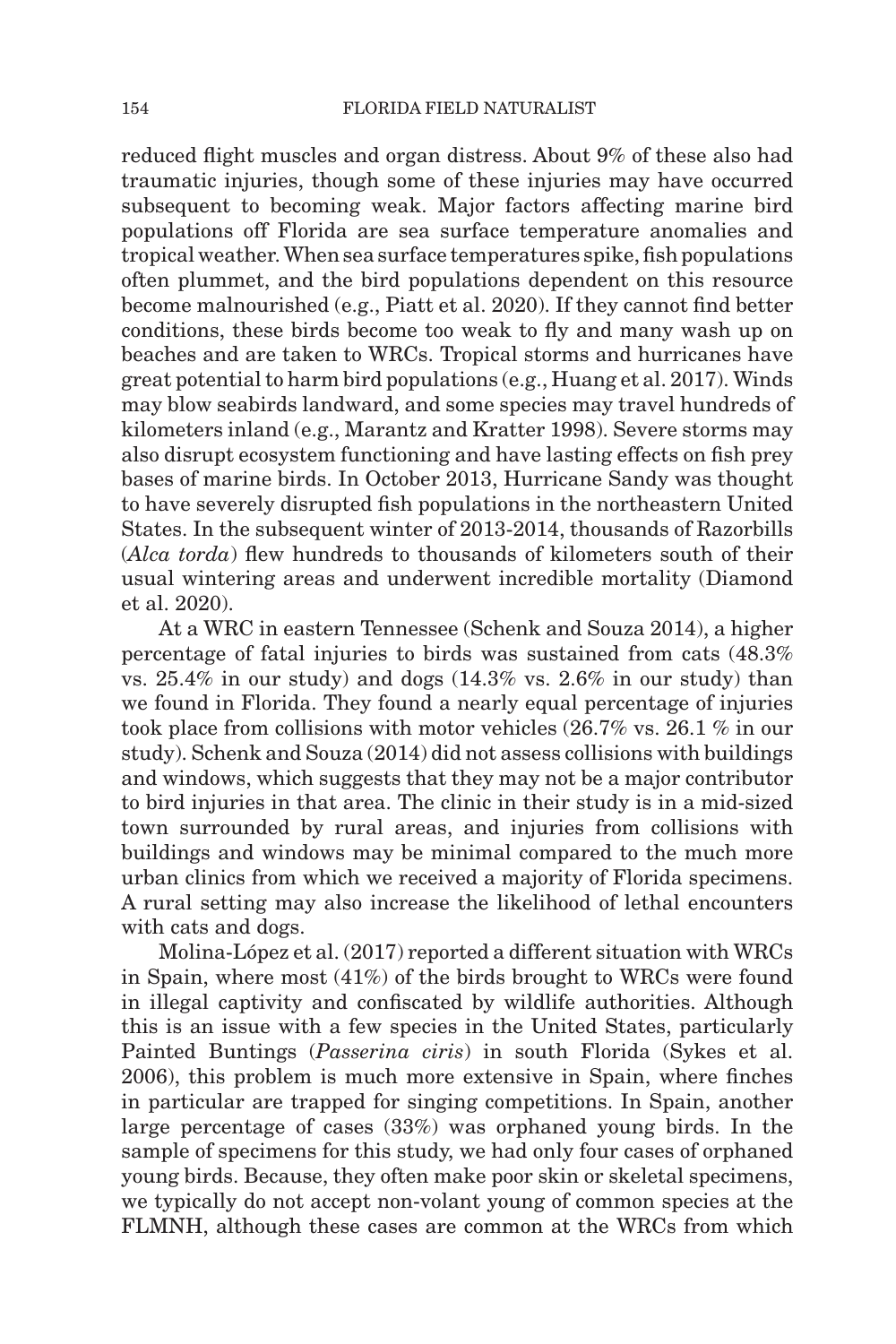we received specimens. Of the remaining cases in Spain, trauma accounted for 70% of cases, illness accounted for 15%, and misplaced birds found in human living spaces accounted for 15%. The percentage of cases involving illness was similar to ours, but they had somewhat fewer cases involving trauma.

As mentioned in the methods, the sample of specimens used in this study has some strong biases. First, the injuries or illnesses had to be lethal. It is the mission of the WRCs to rehabilitate and release the birds that arrive at their facilities. We do not know whether released birds have an elevated mortality rate compared to others of their species. Another bias is that many common species are underrepresented simply because we do not have the staff time to prepare them. Our necessary system of triage eliminated most individuals of common large species such as the Common Gallinule (*Gallinula galeata*), American Coot (*Fulica americana*), Common Loon (*Gavia immer*), American Anhinga (*Anhinga anhinga*), Great Blue Heron (*Ardea herodias*), Great Egret (*Arda alba*), Cattle Egret (*Bubulcus ibis*), Yellow-crowned Night-Heron (*Nyctanassa violacea*), Red-shouldered Hawk (*Buteo lineatus*), Red-tailed Hawk (*Buteo jamaicensis*), Barred Owl (*Strix varia*), and Great Horned Owl (*Bubo virginianus*). Even for some smaller species that are retrieved abundantly at WRCs (e.g., Red-bellied Woodpecker [*Melanerpes carolinus*], Blue Jay [*Cyanocitta cristata*], Gray Catbird [*Dumetella carolinensis*], Ovenbird [*Seiurus aurocapilla*], Common Yellowthroat [*Geothlypis trichas*], and American Redstart [*Setophaga ruticilla*]), we are unable to process all incoming specimens. Our study could be improved with substantial additional staffing to pick up birds more regularly and to dissect and analyze a larger proportion of them. Often particular species may be dedicated to other institutions or organizations. For instance, during the red tide outbreak of 2018– 2019, biologists with the Florida Fish and Wildlife Commission collected dead birds from WRCs to screen for red tide poisoning. We are unaware of their findings.

Species probably vary considerably in their susceptibility to illness or injury that lands them in WRCs. Among passerines, some long-distance migrating species appear be particularly susceptible to injuries (e.g., the Neotropical migrants Common Yellowthroat, American Redstart, Blackthroated Blue Warbler [*Setophaga caerulescens*], and Black-and-white Warbler [*Mniotilta varia*]) compared to species that seem to be just as common (e.g., the winter resident Yellow-rumped Warbler [*Setophaga coronata*], or the resident Tufted Titmouse [*Baeolophus bicolor*] or Carolina Chickadee [*Poecile carolinensis*]). Migrant species may be at greater risk of mortality because twice a year (during migrations) they are in completely unfamiliar environments and have not learned the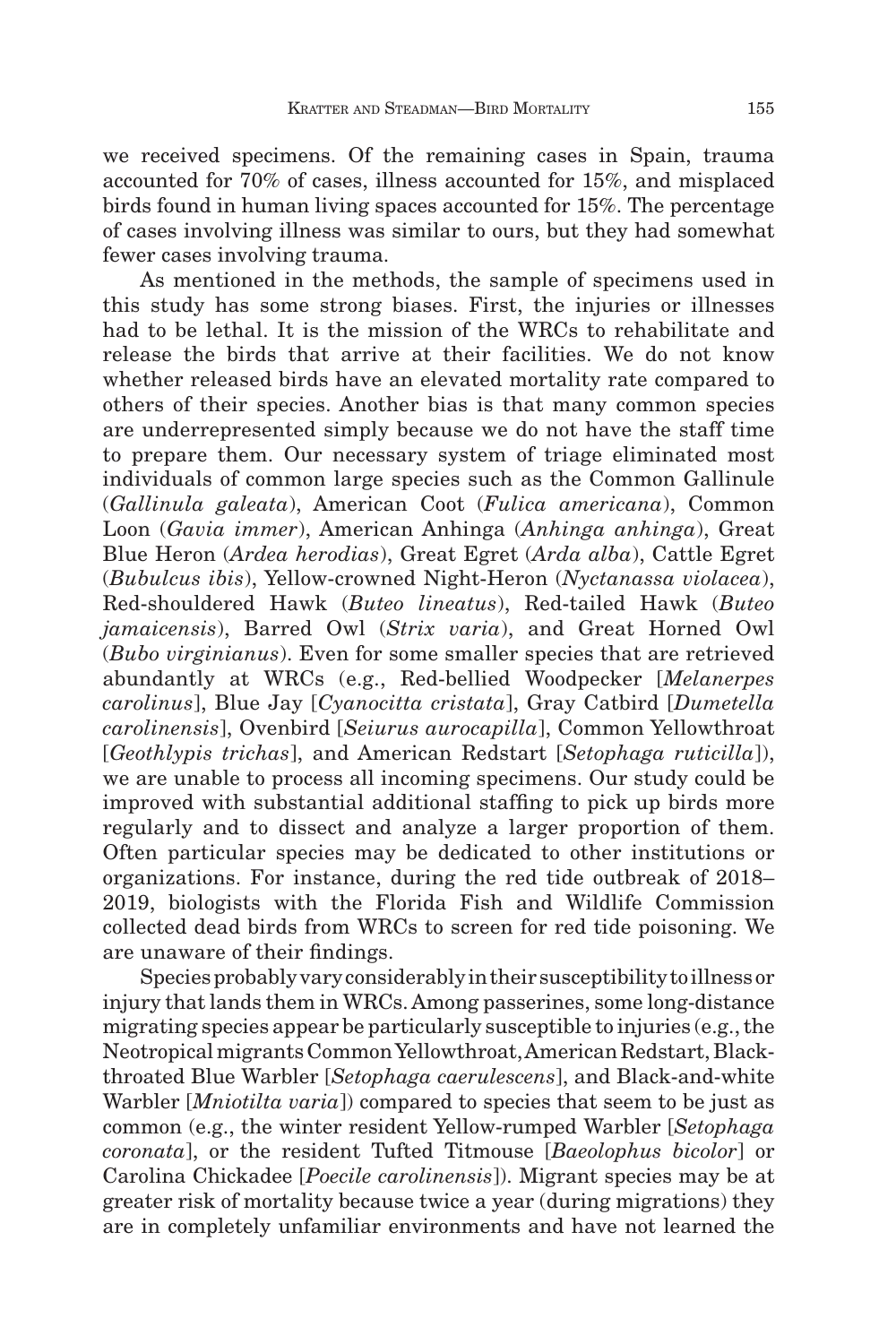local landscape of predators and other dangers. Many residents and winter resident species, on the other hand, remain in the same area for months, which allows them time to learn the dangers in the landscape. Among waterbirds, shorebirds (Scolopacidae, Charadriidae), nearly all of which we prepare as specimens, appear less susceptible to injury than other taxa. These species live in environments with fewer hazards than terrestrial ecosystems (buildings, vehicles, free ranging cats). In addition, they are primarily found on beaches, marshes, and mudflats in Florida, which are mostly inaccessible for people, and mortality may be under-recorded simply because the injured or sick birds are not found and brought to WRCs. We hope that our research will provide a springboard for future studies of avian mortality that are more comprehensive in geographic coverage and more detailed in their necropsies.

#### **ACKNOWLEDGMENTS**

We thank the staffs of every WRC for their cooperation, and for the considerable effort they extend, day in and day out, to save wildlife of all sorts, not just birds. We thank the many volunteers that us have helped us prepare specimens at the FLMNH over the course of this study. The Batchelor Foundation provided generous support to expand our work with WRCs in 2018. The Florida Fish and Wildlife Commission providing funding in 2002 that helped to establish our initial network with WRCs in Florida.

### LITERATURE CITED

- Diamond, A. W., D. B. McNair, J. C. Ellis, J.-F. Rail, E. S. Whidden, A. W. Kratter, S. J . Courchesne, M. A. Pokras, S. WIlhelm, S. W. Kress, et al. 2020. Two unprecedented auk wrecks in the northwest Atlantic in winter 2012-13. Marine Ornithology 48:185–204.
- Erickson, W. P., G. D. Johnson, and D. P. Young. 2005. A summary and comparison of bird mortality from anthropogenic causes with an emphasis on collisions. General Technical Report PSW-GTR-191, USDA Forest Service, Albany, California.
- Huang, R. M., O. L. Bass, Jr., and S. L. Pimm. 2017. Sooty tern (*Onychoprion fuscatus*) survival, oil spills, shrimp fisheries, and hurricanes. PeerJ 5:e3287.
- Kratter, A. W., T. Webber, T. Taylor, and D. W. Steadman. 2002. New specimen-based records of Florida birds. Bulletin of the Florida Museum of Natural History 43:111–161.
- Loss, S. R., T. Will, and P. P. Marra. 2013. The impact of free-ranging domestic cats on wildlife of the United States. Nature Communications 4:1396.
- Loss, S. R., T. Will, S. S. Loss, and P. P. Marra. 2014a. Bird-building collisions in the United States: estimates of annual mortality and species vulnerability. Condor: Ornithological Applications 116:8– 23.
- Loss, S. R., T. Will, and P. P. Marra. 2014b. Estimation of bird-vehicle collision mortality on U.S. roads. Journal Wildlife Management 78:763–771.
- Marantz, C. A., and A. W. Kratter. 1998. Unusual bird observations near Baton Rouge associated with Hurricane Andrew, with notes on the identification of adult Bridled and Sooty Terns. Journal of Louisiana Ornithology 4:17–24.
- Molina-López R. A., S. Mañosa, A. Torres-Riera, M. Pomarol, and L. Darwich. 2017. Morbidity, outcomes and cost-benefit analysis of wildlife rehabilitation in Catalonia (Spain). PLoS ONE 12(7):e0181331.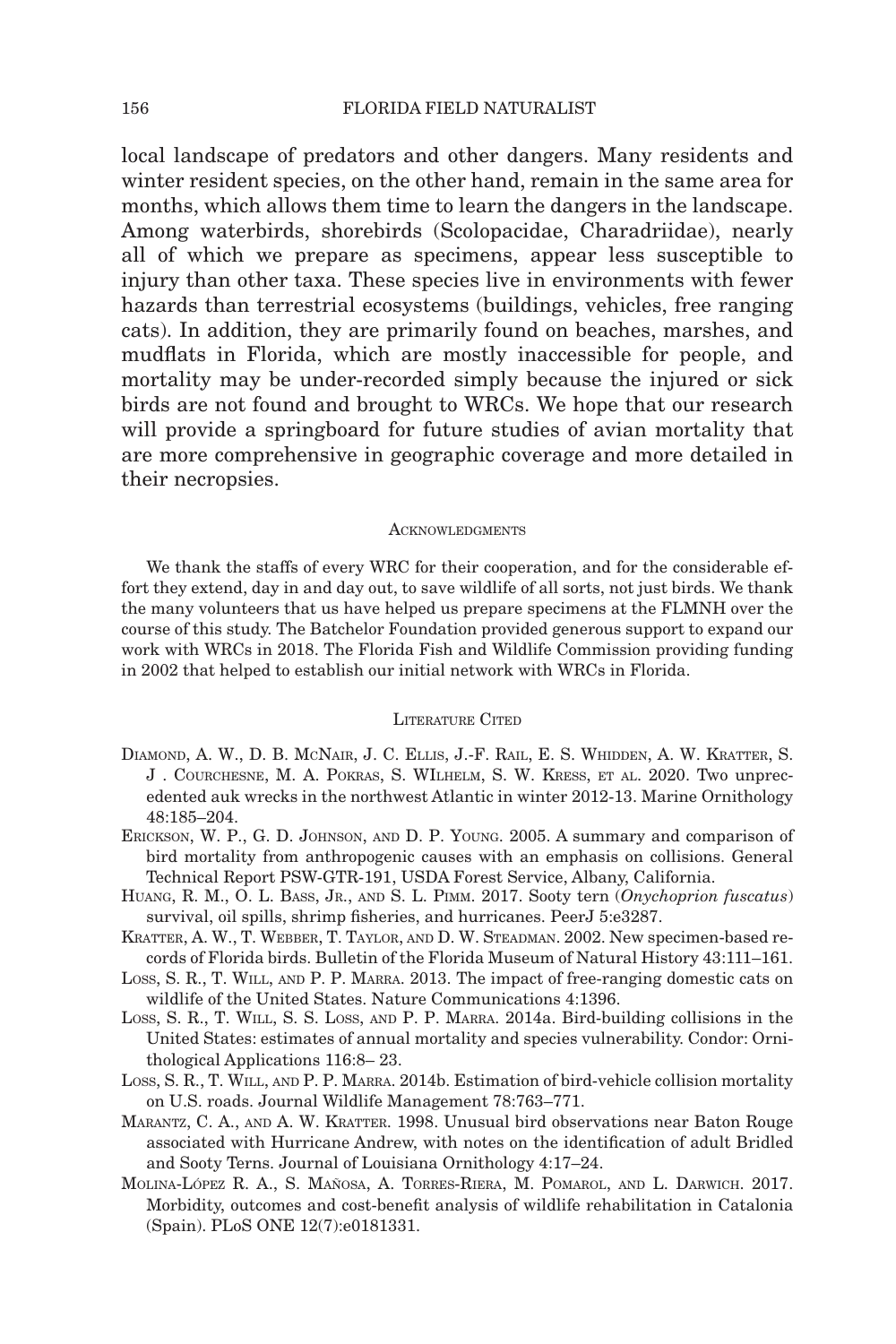- Piatt, J. F., J. K. Parrish, H. M. Renner, S. K. Schoen, T. T. Jones, M. L. Arimitsu, K. J. Kuletz, B. Bodenstein, M. García-Reyes, R. S. Duerr, et al. 2020. Extreme mortality and reproductive failure of Common Murres resulting from the northeast Pacific marine heatwave of 2014-2016. PLoS ONE 15(1):e0226087.
- ROSENBERG, K. V., A. M. DOKTER, P. J. BLANCHER, J. R. SAUER, J A. C. SMITH, P. A. SMITH, J. C. Stanton, A. Panjabi, L. Helft, M. Parr, and P. P. Marra. 2019. Decline of the North American avifauna. Science 366:120–124.
- Schenk, A. N., and M. J. Souza. 2014. Major anthropogenic causes for and outcomes of wild animal presentation to a wildlife clinic in East Tennessee, USA, 2000–2011. Plos One 9:e93517.
- Steadman, D. W., and J. Franklin. 2017. Origin, paleoecology, and extirpation of bluebirds and crossbills in the Bahamas across the last glacial–interglacial transition. Proceedings National Academy of Sciences 114:9924–9929.
- SYKES, P. W., Jr., L. MANFREDI, AND M. PADURO. 2006. A brief report on the illegal cagebird trade in southern Florida: a potentially serious negative impact on the eastern population of Painted Bunting (*Passerina ciris*). North American Birds 60:310–313.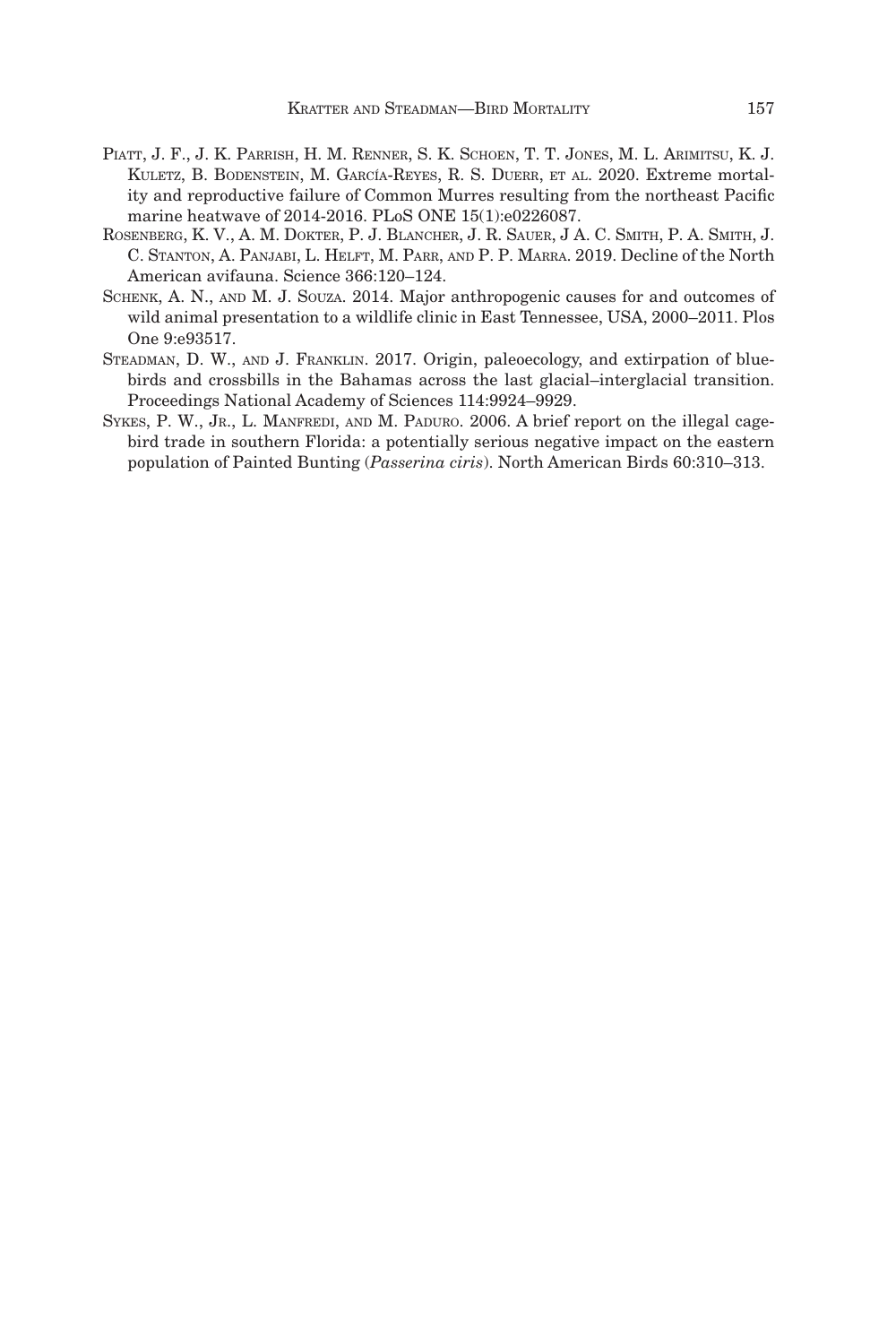|                | English name                 | Scientific name                     | Number of<br>specimens |
|----------------|------------------------------|-------------------------------------|------------------------|
| Anseriformes   |                              |                                     |                        |
|                | Black-bellied Whistling-Duck | Dendrocygna autumnalis              | 3                      |
|                | Canada Goose                 | Branta canadensis                   | $\mathbf{1}$           |
|                | Wood Duck                    | Aix sponsa                          | 3                      |
|                | Blue-winged Teal             | Spatula discors                     | 6                      |
|                | Northern Shoveler            | Spatula clypeata                    | $\mathbf{1}$           |
|                | American Wigeon              | Mareca americana                    | 1                      |
|                | Mottled Duck                 | Anas fulvigula                      | 1                      |
|                | Mottled Duck x Mallard       | Anas fulvigula x platyrhyn-<br>chos | $\overline{4}$         |
|                | Green-winged Teal            | Anas crecca                         | $\overline{2}$         |
|                | Redhead                      | Aythya americana                    | $\overline{4}$         |
|                | Ring-necked Duck             | Aythya collaris                     | $\mathbf{1}$           |
|                | Greater Scaup                | Aythya marila                       | $\mathbf{1}$           |
|                | Lesser Scaup                 | Aythya affinis                      | 3                      |
|                | Common Eider                 | Somateria mollissima                | 1                      |
|                | Surf Scoter                  | Melanitta perspicillata             | $\overline{2}$         |
|                | White-winged Scoter          | Melanitta deglandi                  | 1                      |
|                | <b>Black Scoter</b>          | Melanitta americana                 | 3                      |
|                | Bufflehead                   | Bucephala albeola                   | 4                      |
|                | <b>Hooded Merganser</b>      | Lophodytes cucullatus               | 1                      |
|                | Masked Duck                  | Nomonyx dominicus                   | $\mathbf{1}$           |
|                | <b>Ruddy Duck</b>            | Oxyura jamaicensis                  | 3                      |
| Galliformes    |                              |                                     |                        |
|                | Northern Bobwhite            | Colinus virginianus                 | 1                      |
|                | <b>Indian Peafowl</b>        | Pavo cristatus                      | $\mathbf{1}$           |
|                | Common Quail                 | Coturnix coturnix                   | 1                      |
| Grebes         |                              |                                     |                        |
|                | Pied-billed Grebe            | Podilymbus podiceps                 | $\overline{4}$         |
|                | Horned Grebe                 | Podiceps auritus                    | 6                      |
| Pigeons, doves |                              |                                     |                        |
|                | White-crowned Pigeon         | Patagioenas leucocephala            | 7                      |
|                | Common Ground Dove           | Columbina passerina                 | 7                      |
|                | White-winged Dove            | Zenaida asiatica                    | $\overline{2}$         |
|                | Mourning Dove*               | Zenaida macroura                    | 3                      |
| Cuckoos        |                              |                                     |                        |
|                | Smooth-billed Ani            | Crotophaga ani                      | 1                      |
|                | Yellow-billed Cuckoo         | Coccyzus americanus                 | 24                     |
|                | Mangrove Cuckoo              | Coccyzus minor                      | 1                      |
|                | Black-billed Cuckoo          | Coccyzus erythropthalmus            | 3                      |
| Nightjars      |                              |                                     |                        |
|                | Common Nighthawk**           | Chordeiles minor                    | 18                     |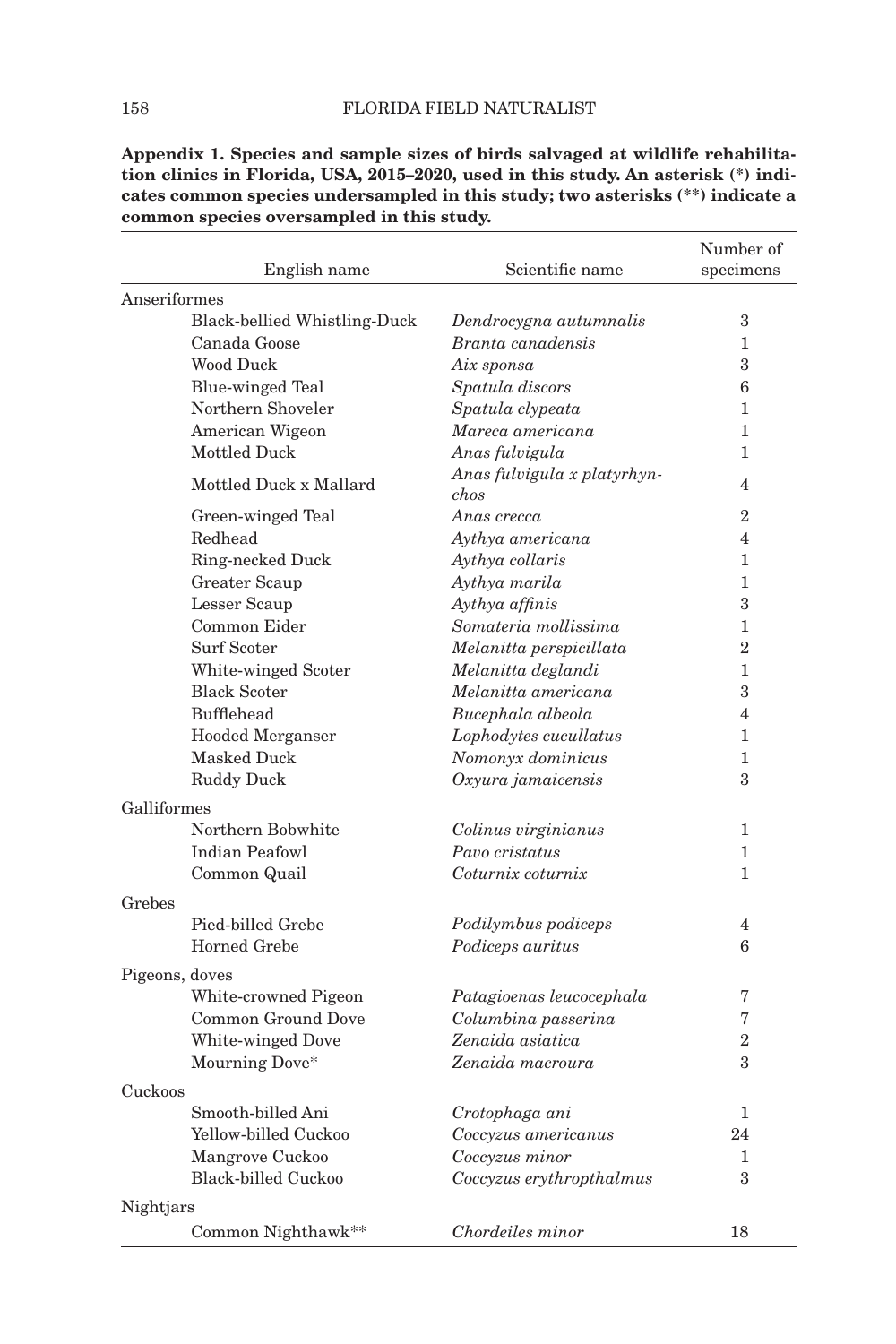|                 | English name                | Scientific name            | Number of<br>specimens |
|-----------------|-----------------------------|----------------------------|------------------------|
|                 | Antillean Nighthawk         | Chordeiles gundlachii      | 1                      |
|                 | Chuck-wills-widow**         | Antrostomus carolinensis   | 16                     |
|                 | Eastern Whip-poor-will      | Antrostomus vociferus      | 7                      |
|                 |                             |                            |                        |
| Swifts          |                             |                            |                        |
|                 | Chimney Swift               | Chaetura pelagica          | 15                     |
| Hummingbirds    |                             |                            |                        |
|                 | Ruby-throated Hummingbird   | Archilochus colubris       | 13                     |
| Rails           |                             |                            |                        |
|                 | King Rail                   | Rallus elegans             | $\overline{4}$         |
|                 | Clapper Rail**              | Rallus crepitans           | 21                     |
|                 | Virginia Rail**             | Rallus limicola            | 18                     |
|                 | Sora**                      | Porzana carolina           | 16                     |
|                 | Common Gallinule            | Gallinula chloropus        | $\overline{2}$         |
|                 | American Coot*              | Fulica americana           | 3                      |
|                 | Purple Gallinule**          | Porphyrio martinicus       | 14                     |
|                 | Purple Swamphen             | Porphyrio porphyrio        | $\overline{2}$         |
|                 | <b>Yellow Rail</b>          | Coturnicops noveboracensis | $\mathbf{1}$           |
|                 |                             |                            |                        |
| Limpkins        |                             |                            |                        |
|                 | Limpkin                     | Aramus guarauna            | 8                      |
| Avocets, stilts |                             |                            |                        |
|                 | Black-necked Stilt          | Himantopus mexicanus       | 3                      |
|                 | American Avocet             | Recurvirostra americana    | $\overline{2}$         |
| Oystercatchers  |                             |                            |                        |
|                 | American Oystercatcher      | Haematopus palliatus       | 3                      |
|                 |                             |                            |                        |
| Plovers         |                             |                            |                        |
|                 | <b>Black-bellied Plover</b> | Pluvialis squatarola       | 5                      |
|                 | Killdeer                    | Charadrius vociferus       | 7                      |
|                 | Semipalmated Plover         | Charadrius semipalmatus    | 3                      |
|                 | <b>Piping Plover</b>        | Charadrius melodus         | $\overline{4}$         |
|                 | Wilson's Plover             | Charadrius wilsonia        | $\mathbf{1}$           |
|                 | <b>Snowy Ployer</b>         | Charadrius nivosus         | $\mathbf{1}$           |
| Sandpipers      |                             |                            |                        |
|                 | Ruddy Turnstone             | Arenaria interpres         | 16                     |
|                 | Red Knot                    | Calidris canutus           | 6                      |
|                 | Sanderling                  | Calidris alba              | 16                     |
|                 | Dunlin                      | Calidris alpina            | 5                      |
|                 | Least Sandpiper             | Calidris minutilla         | $\overline{4}$         |
|                 | Semipalmated Sandpiper      | Calidris pusilla           | 1                      |
|                 | Short-billed Dowitcher      | Limnodromus griseus        | 5                      |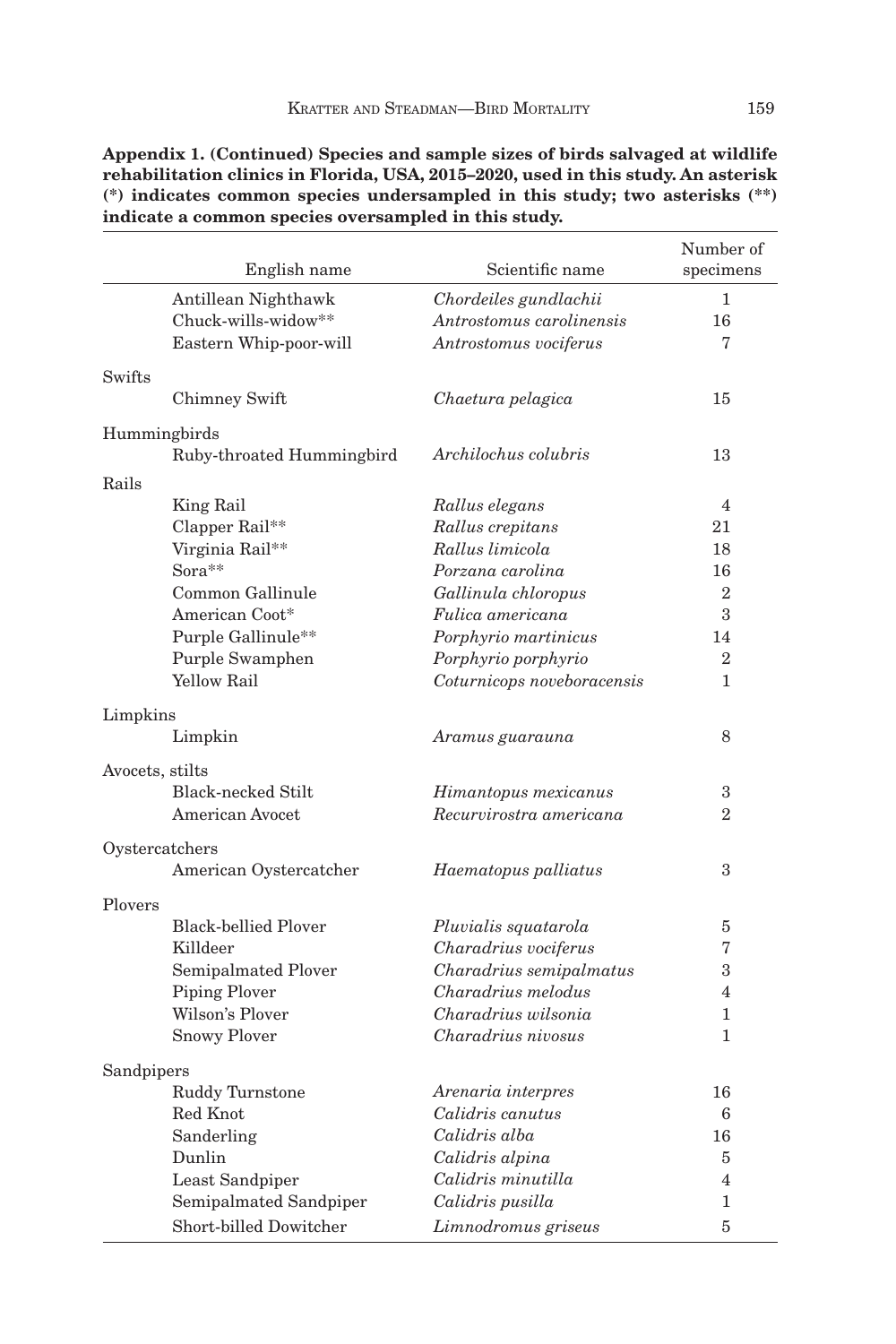|                 | English name             | Scientific name              | Number of<br>specimens |
|-----------------|--------------------------|------------------------------|------------------------|
|                 | American Woodcock        | Scolopax minor               | 3                      |
|                 | Wilson's Snipe**         | Gallinago delicata           | 11                     |
|                 | Spotted Sandpiper        | Actitis macularius           | $\overline{2}$         |
|                 | Solitary Sandpiper       | Tringa solitaria             | $\overline{2}$         |
|                 | Lesser Yellowlegs        | Tringa flavipes              | 1                      |
|                 | Willet                   | Tringa semipalmata           | 5                      |
|                 | Red-necked Phalarope     | Phalaropus lobatus           | 10                     |
|                 | Red Phalarope            | Phalaropus fulicarius        | 10                     |
| Jaegers         |                          |                              |                        |
|                 | Pomarine Jaeger          | Stercorarius pomarinus       | 4                      |
|                 | Parasitic Jaeger         | Stercorarius parasiticus     | $\overline{4}$         |
|                 | Long-tailed Jaeger       | Stercorarius longicaudus     | 3                      |
| Alcids          |                          |                              |                        |
|                 | Thick-billed Murre       | Uria lomvia                  | 1                      |
|                 | Razorbill                | Alca torda                   | $\overline{4}$         |
| Gulls and terns |                          |                              |                        |
|                 | Black-legged Kittiwake   | Rissa tridactyla             | $\overline{2}$         |
|                 | Bonaparte's Gull         | Chroicocephalus philadelphia | 10                     |
|                 | Laughing Gull**          | Leucophaeus atricilla        | 20                     |
|                 | Ring-billed Gull         | Larus delawarensis           | 1                      |
|                 | Herring Gull             | Larus argentatus             | 11                     |
|                 | Lesser Black-backed Gull | Larus fuscus                 | 7                      |
|                 | Great Black-backed Gull  | Larus marinus                | 6                      |
|                 | <b>Brown Noddy</b>       | Anous stolidus               | 10                     |
|                 | Sooty Tern               | Onychoprion fuscatus         | 23                     |
|                 | <b>Bridled Tern</b>      | Onychoprion anaethetus       | 17                     |
|                 | Least Tern               | Sternula antillarum          | 15                     |
|                 | Gull-billed Tern         | Gelochelidon nilotica        | 1                      |
|                 | Caspian Tern             | Hydroprogne caspia           | $\mathbf{1}$           |
|                 | <b>Black Tern</b>        | Chlidonias niger             | $\overline{2}$         |
|                 | Roseate Tern             | Sterna dougallii             | 3                      |
|                 | Common Tern              | Sterna hirundo               | 19                     |
|                 | Arctic Tern              | Sterna paradisaea            | 1                      |
|                 | Royal Tern               | <i>Thalasseus maximus</i>    | 3                      |
|                 | Sandwich Tern**          | Thalasseus sandvicensis      | 15                     |
|                 | <b>Black Skimmer</b>     | Rynchops niger               | 7                      |
| Tropicbirds     |                          |                              |                        |
|                 | White-tailed Tropicbird  | Phaethon lepturus            | 7                      |
|                 | Red-billed Tropicbird    | Phaethon aethereus           | $\mathbf{1}$           |
| Loons           |                          |                              |                        |
|                 | Red-throated Loon        | Gavia stellata               | 3                      |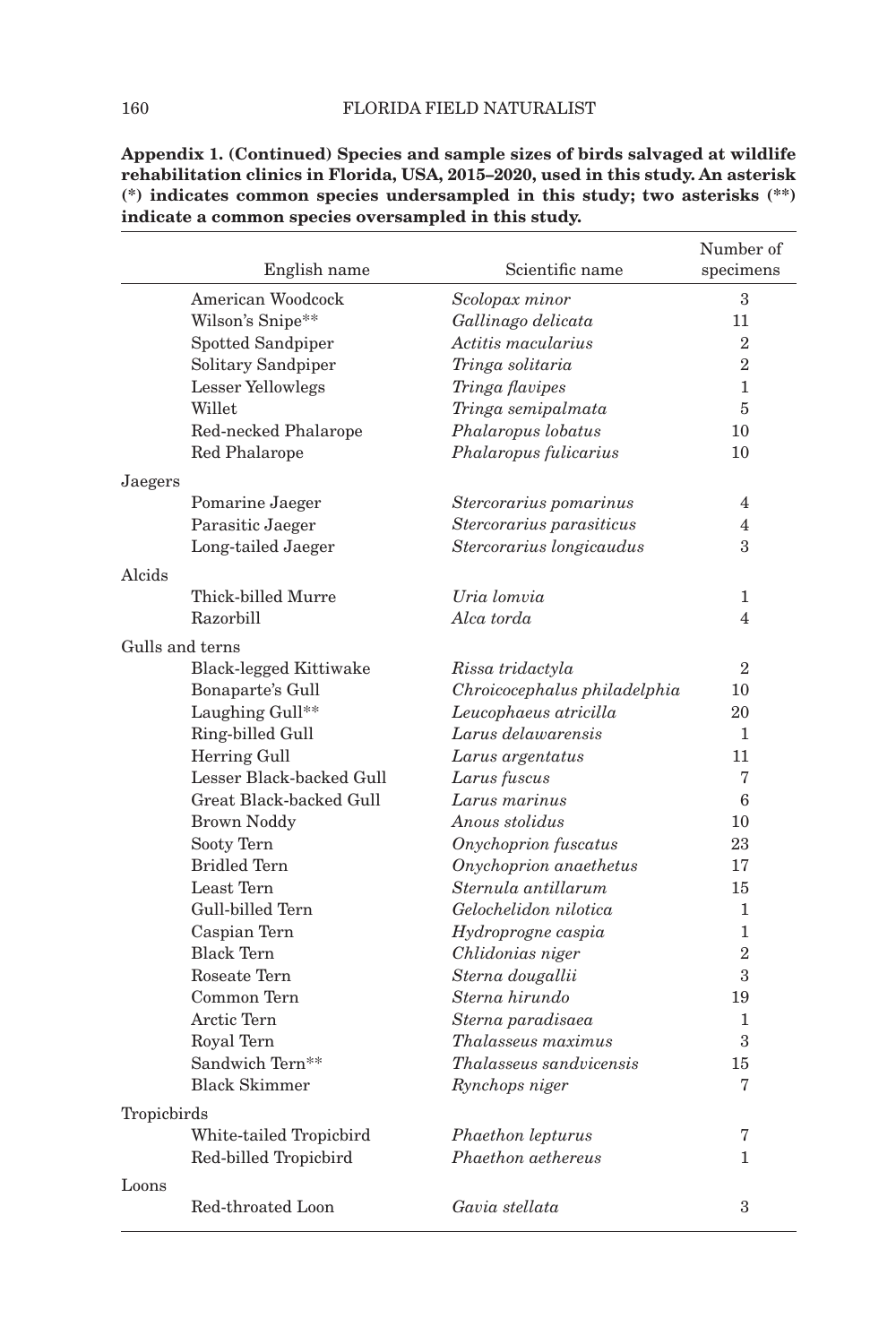| English name                | Scientific name            | Number of<br>specimens |
|-----------------------------|----------------------------|------------------------|
| Common Loon*                | Gavia immer                | $\mathbf{2}$           |
| Storm petrels               |                            |                        |
| Leach's Storm-Petrel        | Hydrobates leucorhous      | $\overline{4}$         |
| Band-rumped Storm-Petrel    | Hydrobates castro          | $\overline{2}$         |
| Shearwaters                 |                            |                        |
| Northern Fulmar             | Fulmarus glacialis         | $\overline{2}$         |
| <b>Black-capped Petrel</b>  | Pterodroma hasitata        | 1                      |
| Cory's Shearwater**         | Calonectris diomedea       | 18                     |
| Sooty Shearwater            | Ardenna grisea             | 3                      |
| Great Shearwater            | Ardenna gravis             | 9                      |
| Manx Shearwater             | Puffinus puffinus          | 3                      |
| Audubon's Shearwater        | Puffinus lherminieri       | 13                     |
| Frigatebirds                |                            |                        |
| Magnificent Frigatebird     | Fregata magnificens        | $\overline{4}$         |
| Boobies and gannets         |                            |                        |
| <b>Masked Booby</b>         | Sula dactylatra            | $\overline{4}$         |
| <b>Brown Booby</b>          | Sula leucogaster           | 9                      |
| Red-footed Booby            | Sula sula                  | $\overline{2}$         |
| Northern Gannet             | Morus bassanus             | $\mathbf{1}$           |
| Anhingas                    |                            |                        |
| Anhinga*                    | Anhinga anhinga            | $\overline{4}$         |
| Cormorants                  |                            |                        |
| <b>Great Cormorant</b>      | Phalacrocorax carbo        | 1                      |
| Pelicans                    |                            |                        |
| American White Pelican      | Pelecanus erythrorhynchos  | 3                      |
| Herons and egrets           |                            |                        |
| American Bittern            | Botaurus lentiginosus      | $\overline{4}$         |
| Least Bittern**             | Ixobrychus exilis          | 19                     |
| Great Blue Heron*           | Ardea herodias             | 8                      |
| Great Egret*                | Ardea alba                 | $\overline{2}$         |
| Snowy Egret                 | Egretta thula              | 5                      |
| Little Blue Heron*          | Egretta caerulea           | 3                      |
| Tricolored Heron            | Egretta tricolor           | 7                      |
| Reddish Egret               | Egretta rufescens          | $\overline{2}$         |
| Cattle Egret*               | <b>Bubulcus</b> ibis       | 3                      |
| Green Heron**               | <b>Butorides</b> virescens | 13                     |
| Black-crowned Night-Heron   | Nycticorax nycticorax      | 4                      |
| Yellow-crowned Night-Heron* | Nyctanassa violacea        | 6                      |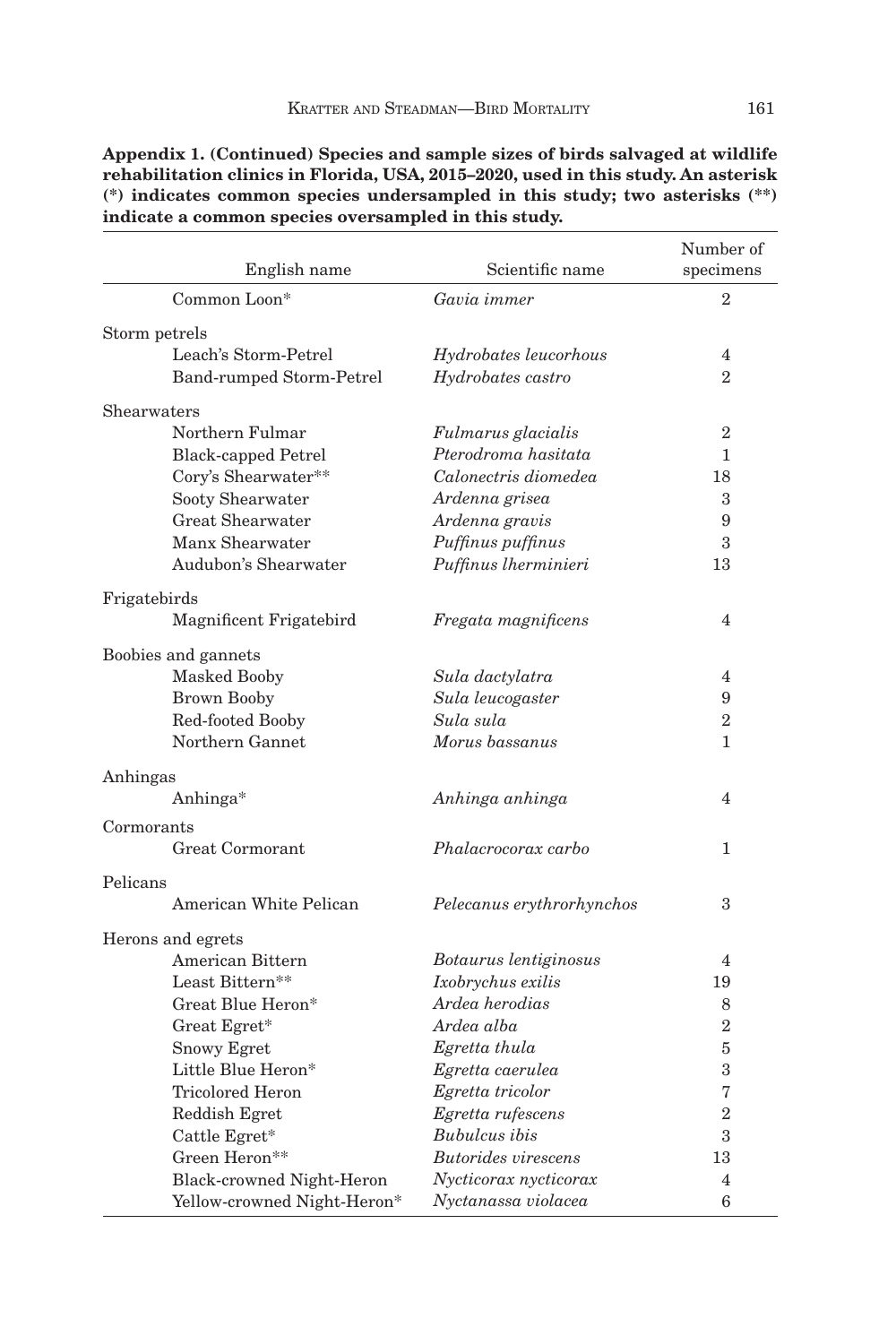|             | English name               | Scientific name            | Number of<br>specimens |
|-------------|----------------------------|----------------------------|------------------------|
|             | Ibis and spoonbills        |                            |                        |
|             | White Ibis*                | Eudocimus albus            | 3                      |
|             | Glossy Ibis                | Plegadis falcinellus       | 5                      |
|             | Roseate Spoonbill          | Platalea ajaja             | 7                      |
|             | Hawks, eagles, kites       |                            |                        |
|             | $O$ spre $v^*$             | Pandion haliaetus          | $\overline{4}$         |
|             | Swallow-tailed Kite        | Elanoides forficatus       | 10                     |
|             | Northern Harrier           | Circus hudsonius           | 3                      |
|             | Sharp-shinned Hawk**       | Accipiter striatus         | 12                     |
|             | Cooper's Hawk*             | Accipiter cooperii         | 15                     |
|             | <b>Bald Eagle</b>          | Haliaeetus leucocephalus   | $\overline{2}$         |
|             | Mississippi Kite           | Ictinia mississippiensis   | 16                     |
|             | Snail Kite                 | Rostrhamus sociabilis      | 7                      |
|             | Red-shouldered Hawk*       | <b>Buteo lineatus</b>      | 12                     |
|             | <b>Broad-winged Hawk</b>   | Buteo platypterus          | 14                     |
|             | Short-tailed Hawk          | Buteo brachyurus           | $\overline{2}$         |
|             | Red-tailed Hawk*           | Buteo jamaicensis          | 7                      |
| Barn owls   |                            |                            |                        |
|             | Barn Owl                   | Tyto furcata               | 4                      |
| Owls        |                            |                            |                        |
|             | Flammulated Owl            | Psiloscops flammeolus      | 1                      |
|             | Eastern Screech-Owl**      | Megascops asio             | 26                     |
|             | Great Horned Owl           | Bubo virginianus           | 7                      |
|             | Burrowing Owl**            | Athene cunicularia         | 14                     |
|             | Long-eared Owl             | Asio otus                  | 1                      |
| Kingfishers |                            |                            |                        |
|             | Belted Kingfisher**        | Megaceryle alcyon          | 26                     |
| Woodpeckers |                            |                            |                        |
|             | Red-headed Woodpecker      | Melanerpes erythrocephalus | 6                      |
|             | Red-bellied Woodpecker     | Melanerpes carolinus       | 15                     |
|             | Yellow-bellied Sapsucker** | Sphyrapicus varius         | 28                     |
|             | Downy Woodpecker           | Dryobates pubescens        | 13                     |
|             | Northern Flicker           | Colaptes auratus           | 5                      |
|             | Pileated Woodpecker        | Dryocopus pileatus         | 11                     |
| Falcons     |                            |                            |                        |
|             | Crested Caracara           | Caracara cheriway          | $\overline{4}$         |
|             | American Kestrel**         | Falco sparverius           | 28                     |
|             | Merlin                     | Falco columbarius          | 20                     |
|             | Peregrine Falcon           | Falco peregrinus           | 17                     |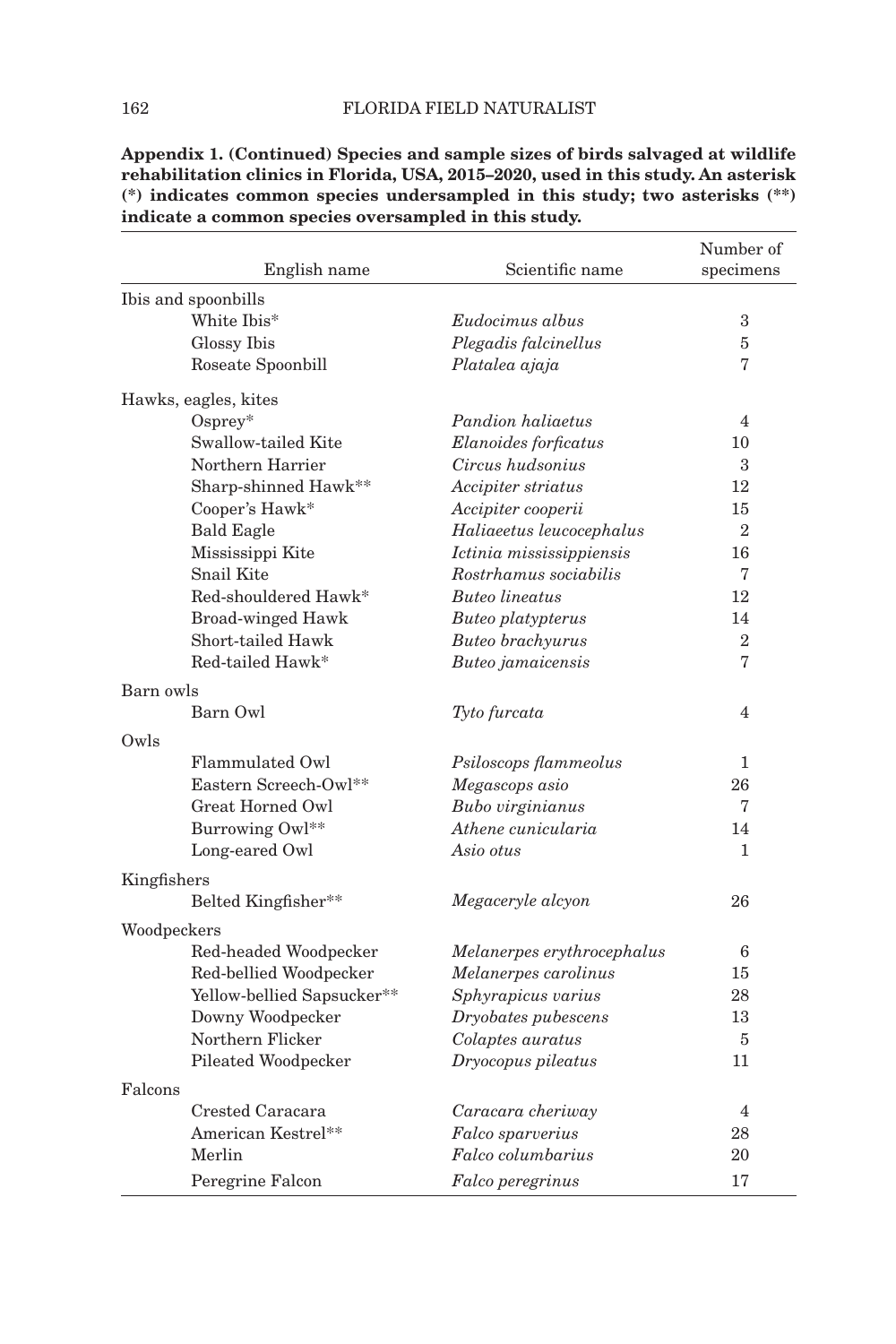|               |                                                          |                                   | Number of      |
|---------------|----------------------------------------------------------|-----------------------------------|----------------|
|               | English name                                             | Scientific name                   | specimens      |
| Parrots       |                                                          |                                   |                |
|               | Monk Parakeet                                            | Myiopsitta monachus               | 2              |
|               | Nanday Parakeet                                          | Aratinga nenday                   | $\mathbf{1}$   |
|               | Blue-crowned Parakeet                                    | <i>Thectocercus acuticaudatus</i> | $\mathbf{1}$   |
|               | Mitred Parakeet                                          | Psittacara mitratus               | 1              |
|               | Red-masked Parakeet                                      | Psittacara erythrogenys           | 1              |
| Flycatchers   |                                                          |                                   |                |
|               | Great Crested Flycatcher                                 | Myiarchus crinitus                | 7              |
|               | Sulfur-bellied Flycatcher                                | Myiodynastes luteiventris         | 1              |
|               | Eastern Kingbird                                         | Tyrannus tyrannus                 | 4              |
|               | Gray Kingbird                                            | Tyrannus dominicensis             | 6              |
|               | Eastern Wood-Pewee                                       | Contopus virens                   | 3              |
|               | Yellow-bellied Flycatcher                                | Empidonax flaviventris            | 1              |
|               | Acadian Flycatcher                                       | Empidonax virescens               | 1              |
|               | Willow Flycatcher                                        | Empidonax traillii                | $\mathbf{1}$   |
|               | <b>Eastern Phoebe</b>                                    | Sayornis phoebe                   | 11             |
| Shrikes       |                                                          |                                   |                |
|               | Loggerhead Shrike                                        | Lanius ludovicianus               | 13             |
| <b>Vireos</b> |                                                          |                                   |                |
|               | White-eyed Vireo                                         | Vireo griseus                     | 9              |
|               | Yellow-throated Vireo                                    | Vireo flavifrons                  | 5              |
|               | Blue-headed Vireo                                        | Vireo solitarius                  | 6              |
|               | Philadelphia Vireo                                       | Vireo philadelphicus              | $\mathbf{1}$   |
|               | Red-eyed Vireo                                           | Vireo olivaceus                   | 11             |
|               | Black-whiskered Vireo                                    | Vireo altiloquus                  | $\overline{2}$ |
| Jays, crows   |                                                          |                                   |                |
|               | Blue Jay**                                               | Cyanocitta cristata               | 27             |
|               | Florida Scrub-Jay                                        | Aphelocoma coerulescens           | 1              |
|               | American Crow*                                           | Corvus brachyrhynchos             | 3              |
|               | Fish Crow                                                | Corvus ossifragus                 | 6              |
|               | Swallows, martins                                        |                                   |                |
|               | <b>Bank Swallow</b>                                      | Riparia riparia                   | $\overline{2}$ |
|               | Tree Swallow                                             | Tachycineta bicolor               | $\overline{4}$ |
|               | Northern Rough-winged Swallow Stelgidopteryx serripennis |                                   | 3              |
|               | <b>Purple Martin</b>                                     | Progne subis                      | 11             |
|               | <b>Barn Swallow</b>                                      | Hirundo rustica                   | 12             |
|               | Cliff Swallow                                            | Petrochelidon pyrrhonota          | 1              |
|               | Cave Swallow                                             | Petrochelidon fulva               | $\mathbf{1}$   |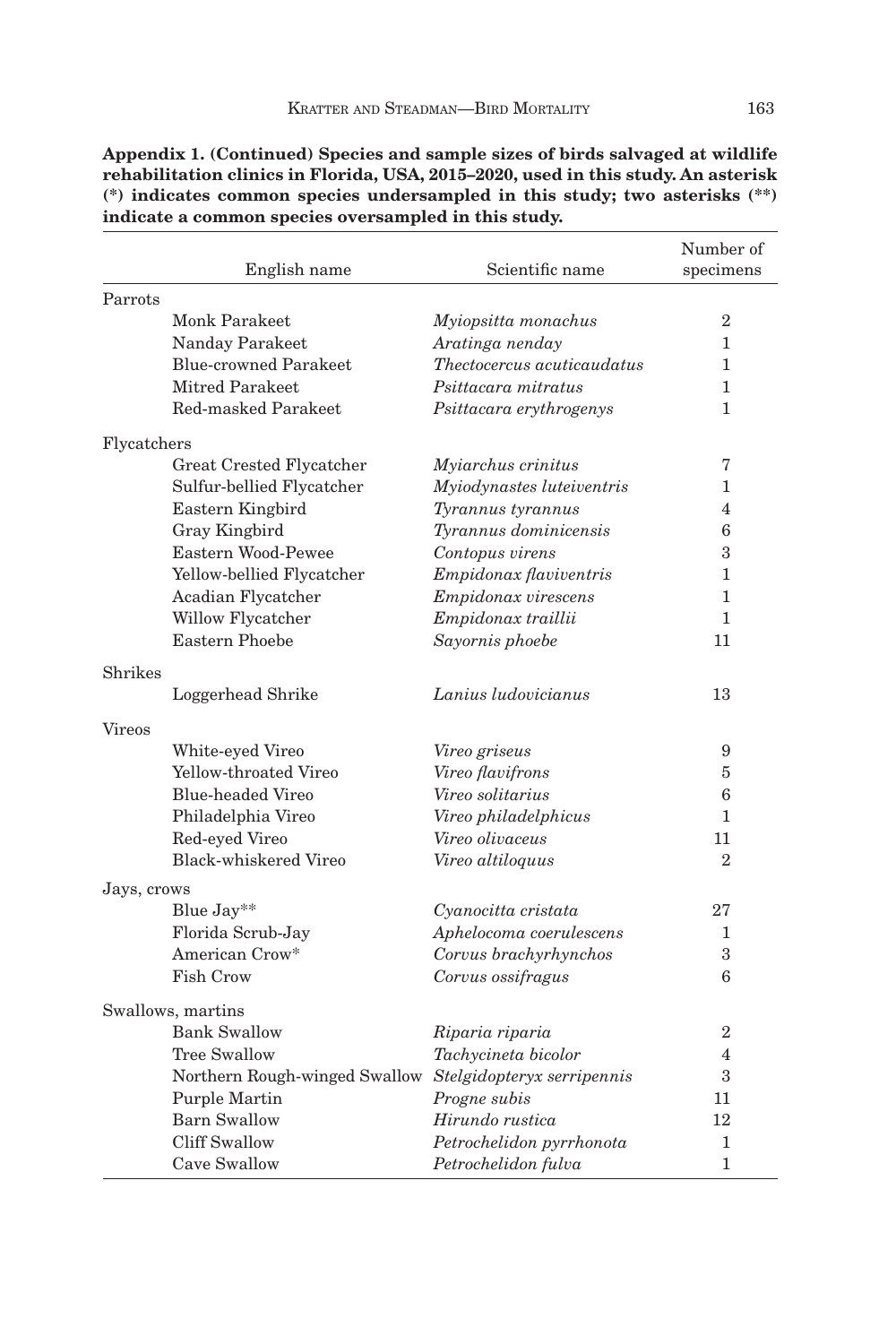|              |                          |                           | Number of    |
|--------------|--------------------------|---------------------------|--------------|
|              | English name             | Scientific name           | specimens    |
|              | Titmice, chickadees      |                           |              |
|              | Carolina Chickadee       | Poecile carolinensis      | 4            |
|              | Tufted Titmouse          | <b>Baeolophus bicolor</b> | 3            |
| Wrens        |                          |                           |              |
|              | House Wren               | Troglodytes aedon         | 1            |
|              | Sedge Wren               | Cistothorus platensis     | 6            |
|              | Marsh Wren               | Cistothorus palustris     | 5            |
|              | Carolina Wren            | Thryothorus ludovicianus  | 10           |
| Gnatcacthers |                          |                           |              |
|              | Blue-gray Gnatcatcher    | Polioptila caerulea       | 10           |
| Kinglets     |                          |                           |              |
|              | Ruby-crowned Kinglet     | Regulus calendula         | 5            |
| Thrushes     |                          |                           |              |
|              | Eastern Bluebird**       | Sialia sialis             | 26           |
|              | Veery                    | Catharus fuscescens       | 5            |
|              | Gray-cheeked Thrush      | Catharus minimus          | 6            |
|              | Swainson's Thrush        | Catharus ustulatus        | 11           |
|              | Hermit Thrush            | Catharus guttatus         | 7            |
|              | Wood Thrush              | Hylocichla mustelina      | 14           |
|              | American Robin           | Turdus migratorius        | 6            |
| Thrashers    |                          |                           |              |
|              | Gray Catbird             | Dumetella carolinensis    | 17           |
|              | <b>Brown Thrasher</b>    | Toxostoma rufum           | 17           |
|              | Bahama Mockingbird       | Mimus gundlachii          | 1            |
|              | Northern Mockingbird     | Mimus polyglottos         | 20           |
|              | Starlings, mynas         |                           |              |
|              | Common Hill Myna         | Gracula religiosa         | 1            |
|              | <b>European Starling</b> | Sturnus vulgaris          | 8            |
| Waxwings     |                          |                           |              |
|              | Cedar Waxwing**          | Bombycilla cedrorum       | 19           |
| Wydahs       |                          |                           |              |
|              | Pin-tailed Wydah         | Vidua macroura            | $\mathbf{1}$ |
|              | Finches, munias          |                           |              |
|              | Scaly-breasted Munia     | Lonchura punctulata       | 9            |
|              | White-rumped Munia       | Lonchura striata          | 1            |
|              | Old World sparrows       |                           |              |
|              | House Sparrow            | Passer domesticus         | 7            |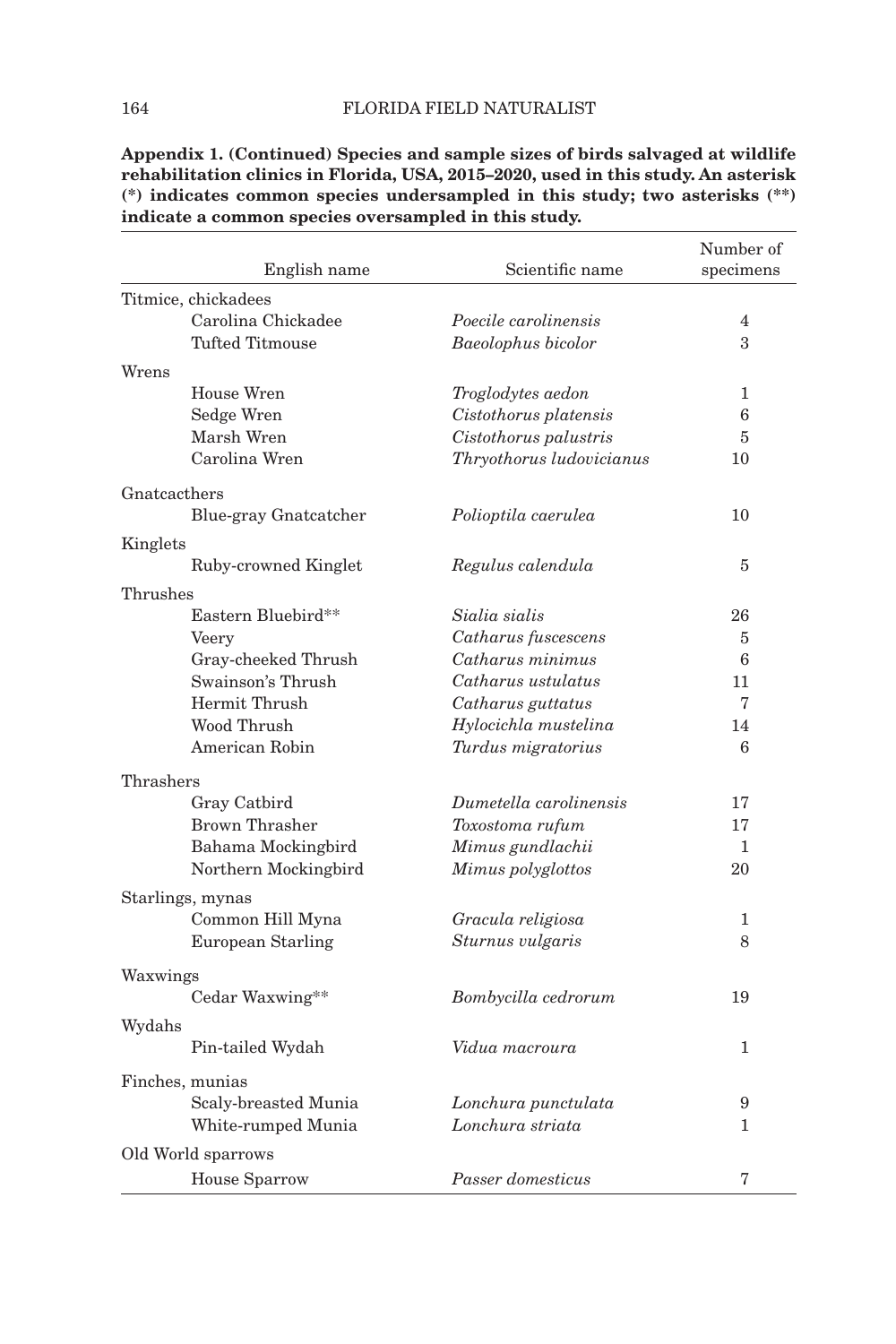|                   | English name            | Scientific name         | Number of<br>specimens |
|-------------------|-------------------------|-------------------------|------------------------|
| Finches           |                         |                         |                        |
|                   | House Finch             | Haemorhous mexicanus    | 13                     |
|                   | Purple Finch            | Haemorhous purpureus    | 1                      |
|                   | American Goldfinch      | Spinus tristis          | 12                     |
|                   | Emberizid sparrows      |                         |                        |
|                   | Bachman's Sparrow       | Peucaea aestivalis      | 1                      |
|                   | Grasshopper Sparrow     | Ammodramus savannarum   | 1                      |
|                   | Chipping Sparrow        | Spizella passerina      | $\overline{2}$         |
|                   | White-throated Sparrow  | Zonotrichia albicollis  | 3                      |
|                   | Nelson's Sparrow        | Ammospiza nelsoni       | 1                      |
|                   | Song Sparrow            | Melospiza melodia       | $\mathbf{1}$           |
|                   | Swamp Sparrow           | Melospiza georgiana     | $\overline{4}$         |
|                   | Eastern Towhee          | Pipilo erythrophthalmus | $\mathbf{1}$           |
| Chats             |                         |                         |                        |
|                   | Yellow-breasted Chat    | Icteria virens          | $\overline{4}$         |
|                   |                         |                         |                        |
| <b>Blackbirds</b> |                         |                         |                        |
|                   | Bobolink                | Dolichonyx oryzivorus   | $\overline{2}$         |
|                   | Eastern Meadowlark      | Sturnella magna         | 4                      |
|                   | Orchard Oriole          | Icterus spurius         | $\overline{2}$         |
|                   | Spot-breasted Oriole    | Icterus pectoralis      | 9                      |
|                   | <b>Baltimore Oriole</b> | Icterus galbula         | $\overline{2}$         |
|                   | Red-winged Blackbird**  | Agelaius phoeniceus     | 14                     |
|                   | Brown-headed Cowbird**  | Molothrus ater          | 11                     |
|                   | Common Grackle**        | Quiscalus quiscula      | 10                     |
|                   | Boat-tailed Grackle**   | Quiscalus major         | 11                     |
| Wood warblers     |                         |                         |                        |
|                   | Ovenbird                | Seiurus aurocapilla     | 15                     |
|                   | Worm-eating Warbler     | Helmitheros vermivorum  | 8                      |
|                   | Louisiana Waterthrush   | Parkesia motacilla      | $\overline{2}$         |
|                   | Northern Waterthrush    | Parkesia noveboracensis | 7                      |
|                   | Black-and-white Warbler | Mniotilta varia         | 17                     |
|                   | Prothonotary Warbler    | Protonotaria citrea     | 18                     |
|                   | Swainson's Warbler      | Limnothlypis swainsonii | 3                      |
|                   | Tennessee Warbler       | Leiothlypis peregrina   | 3                      |
|                   | Orange-crowned Warbler  | Leiothlypis celata      | 1                      |
|                   | Connecticut Warbler     | Oporornis agilis        | $\overline{2}$         |
|                   | Mourning Warbler        | Geothlypis philadelphia | 1                      |
|                   | Kentucky Warbler        | Geothlypis formosa      | 3                      |
|                   | Common Yellowthroat     | Geothlypis trichas      | 8                      |
|                   | Hooded Warbler          | Setophaga citrina       | 9                      |